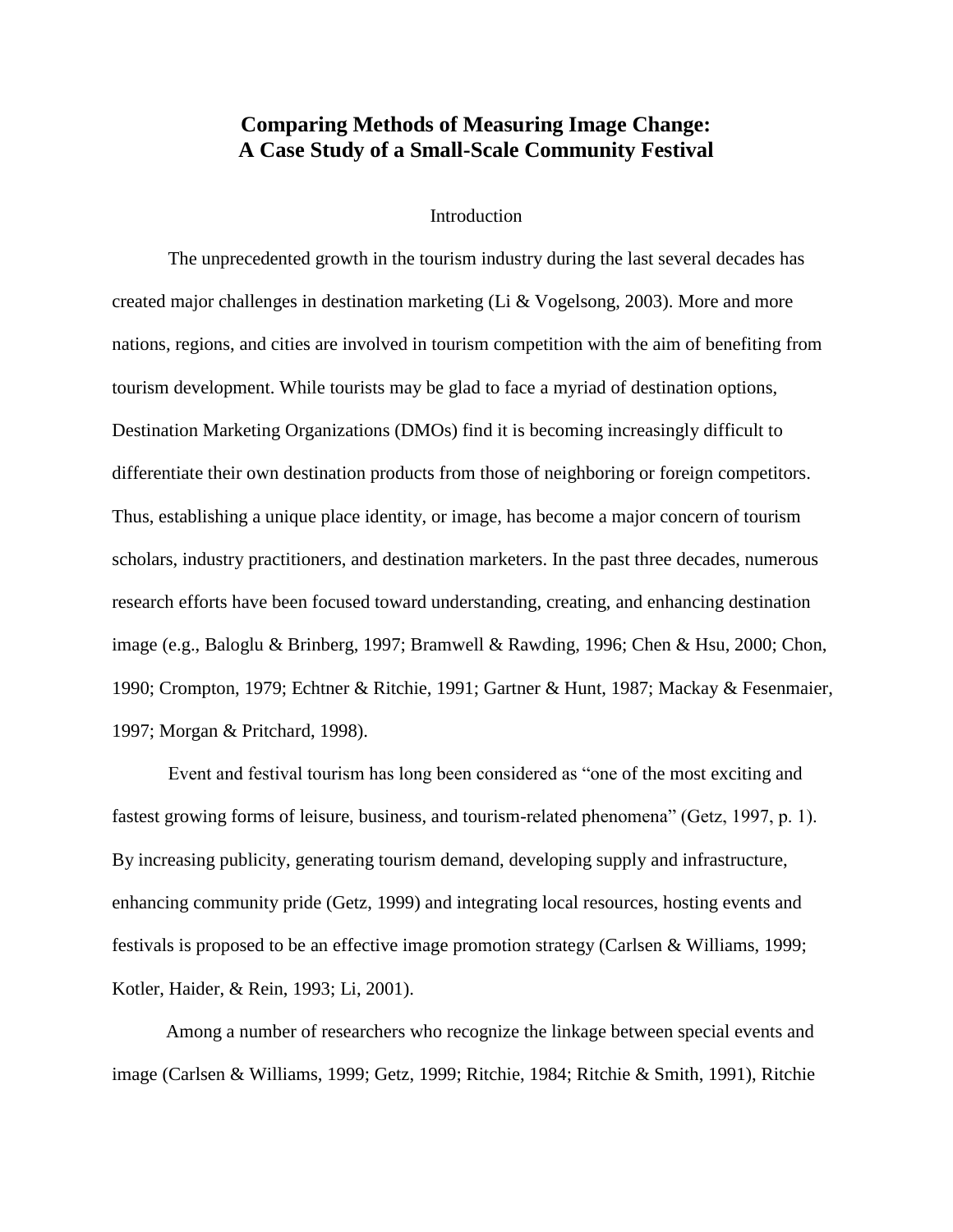(1984) first included the short and long term enhancement of a destination or region image as a political impact of hallmark events. Ritchie and Smith (1991) conducted a 5-year study on how the 1988 Calgary Olympic Winter Games impacted the international levels of awareness and image of the host city. They reported dramatically increased levels of awareness and a substantially modified image of Calgary. Similarly, Getz (1999) proposed that one of the objective roles of mega events is to become an image-maker (i.e., to create wide awareness and project a positive image of the host country and community). Though a non-tourism study, Deutsch and Merritt (1966) concluded that there are 6 kinds of possible effects of external events upon images, which include: reinforcing the image, producing no significant change in the image, adding explicit information, clarifying the image by reducing uncertainty, reorganizing the image, and changing the importance of the image.

Despite the wealth of literature conceptually stressing the importance of events on destination image creation and upgrading, there are few empirical studies showcasing an event's influence on destination image. Even fewer targeted small-scale community festivals as research object. On the other hand, local authorities, destination marketers, and event organizers need to know whether holding special events will be beneficial to their place image. Due to the relative rarity of mega-events, research focusing on small-scale festivals may provide more operational significance to the majority of communities and managers who host events. Therefore, the authors of the present study proposed two methods in measuring destination image change, if at all, as a result of a small scale community festival. The purpose of the paper is hence to compare the validity of two methodologies in the measurement of the image change.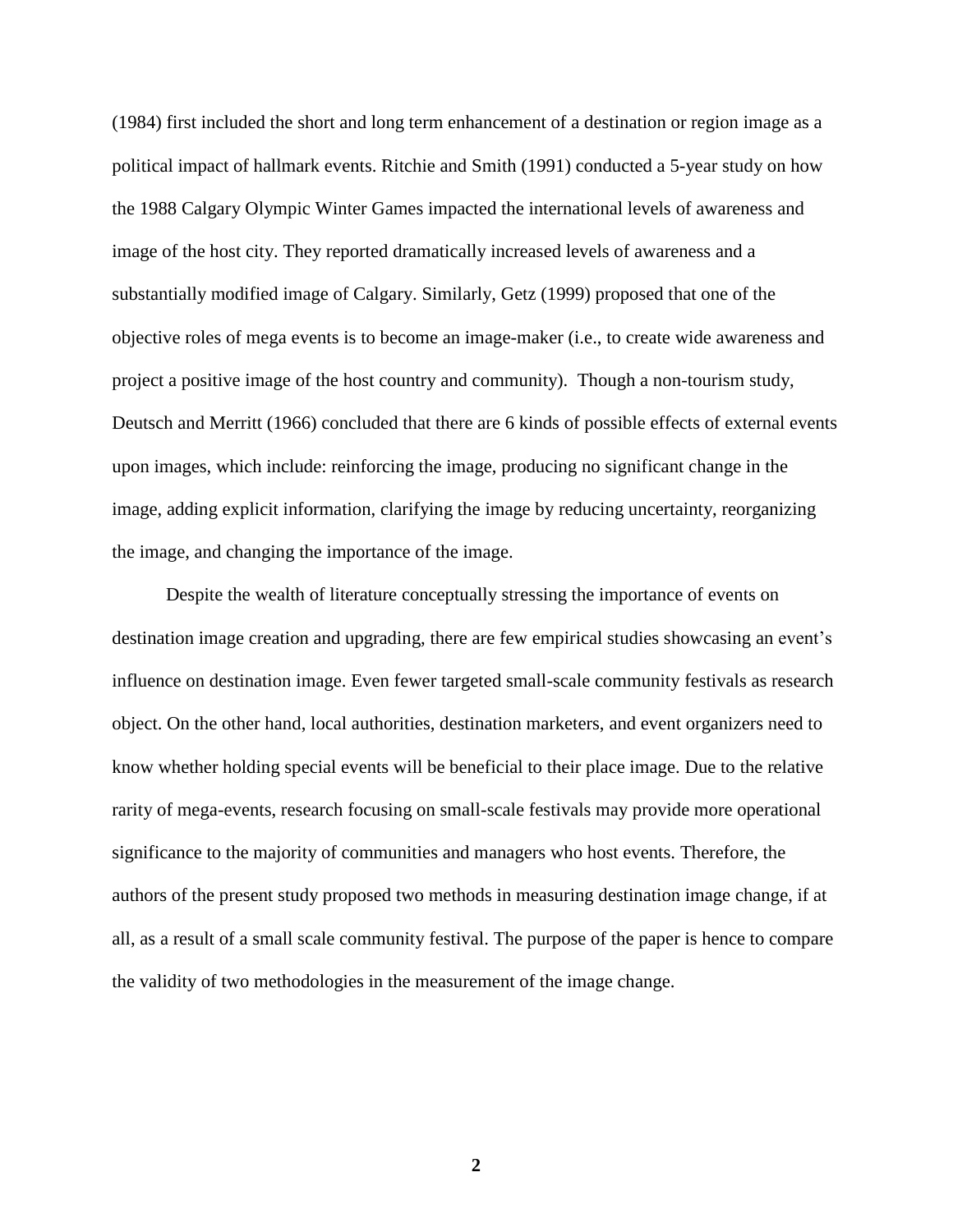#### Theoretical Background

#### *Tourist Destination Image*

The term "destination image" in tourism literature typically refers to tourist-based image, as opposed to the marketer-based one. To date, no less than 30 definitions of tourism destination image can be found in the tourism literature. A vast majority of researchers agree that destination image is the overall or total impression of one place (Ahmed, 1996; Crompton, 1979; Dichter, 1985; Hunt, 1975; Kotler, *et al*., 1993). For instance, Fakeye and Crompton (1991) maintain that image is "the mental construct developed by a potential visitor on the basis of a few selected impressions", and it is " the total perception of the destination…" (p. 10). In their study on pictorial elements of destination in image formation, MacKay and Fesenmaier (1997) defined image as "a composite of various products (attractions) and attributes woven into a total impression" (p. 538).

However, disagreements arise when discussing what factors contribute to the composition of a destination's image. (Gallarza, Saura, & Garcia, 2002). Crompton (1979) first revealed the cognitive components of destination image. Several researchers then argued that destination image should not only reflect one's ideas about the physical properties of a place (termed as designative image or cognitive / perceptual image), but also their feelings and evaluation of the destination (variously termed as affective image, appraisive image, or evaluative image) (Echtner & Ritchie, 1991; Baloglu & Brinberg, 1997; Walmsley & Young, 1998). Eventually, the cognitive (beliefs) and affective (feeling) evaluations jointly form an overall image of the destination (Baloglu & McCleary, 1999a). Other researchers (Dann, 1996; Gartner, 1996) contended that there exists a third component: the conative image. Furthermore, Milman and Pizam (1995), from another perspective, suggested that the image of a destination is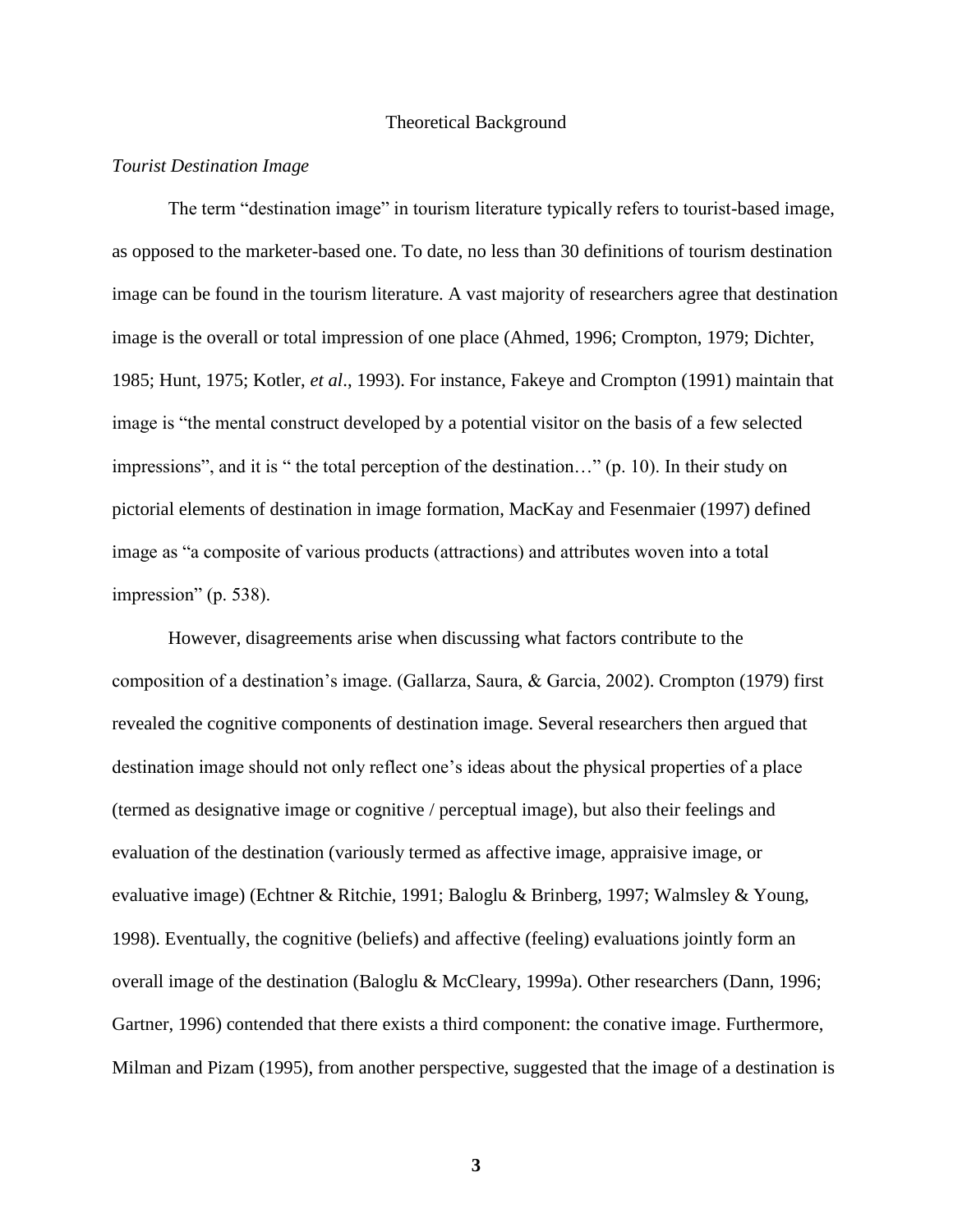the mixture of three components: the product (quality of attractions, price), the behavior and attitude of the hosts, and the environment (e.g. the natural environment, and other supporting facilities).

# *Destination Image Change*

In comparison to the extensive attention focusing on the concept and composition of image, image change, often associated with the image formation process, is obviously underresearched. Tyagi (1989) maintained that image is not static. His baggage-packing metaphor portrayed the image change process:

Tourists fill their suitcase with all types of clothes, all sorts of medicines, and bath accessories. However, they use only the ones that the conditions permit. Accordingly tourists carry all sorts of varied images but not all remain alive or meaningful during the trip. The images change as unimagined conditions emerge. (Quoted in Milman & Pizam, 1995, p. 21)

Although the dynamic nature of image has been universally acknowledged (Gallarza, *et al*., 2002; Milman & Pizam, 1995), there still lacks consensus on why and how image changes.

Researchers studied image changes mainly from two approaches. Some studies tried to explain image changes with a static image formation model. To them, image variances identified among different groups are the result of a modification process. Thus, whether a destination image will change or not is contingent on the image holders' position in the formation cycle. Pearce (1982) compared tourists' pre- and post-travel image of Greece and Morocco. Results showed that visitation experiences did change the travelers' image, when compared to a control group of non-travelers. A similar conclusion was reached by Fakeye and Crompton (1991), in their investigation of the image differences between prospective, first-time, and repeat visitors. Their findings confirmed Mishler's (1965) assertion that once individuals have spent enough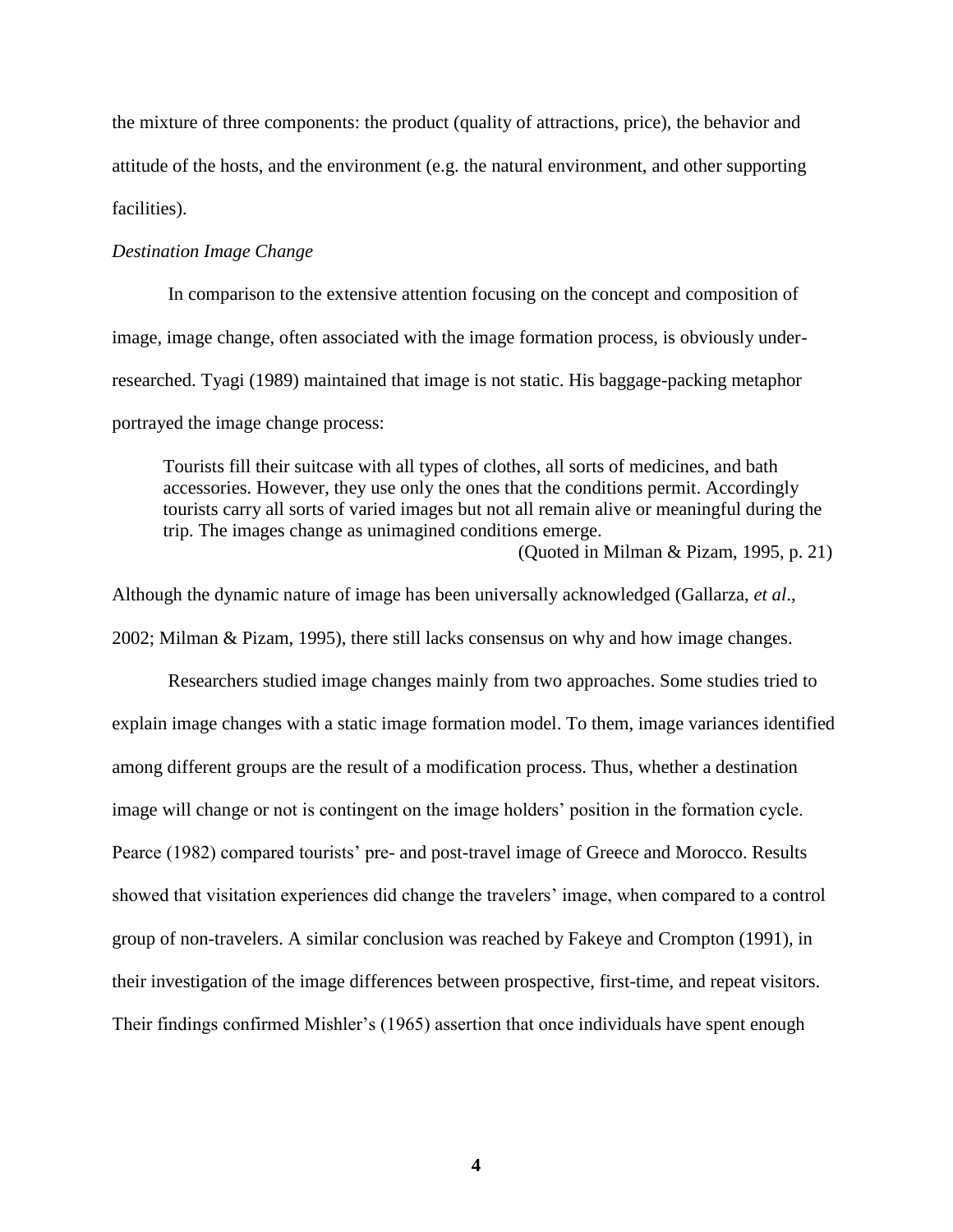time at a destination, and gained enough exposure to various dimensions of the image via direct contact with locals and facilities, they tend to develop a more complex and differentiated image.

To another group of researchers, factors contributing to an image change function are beyond the scope of a static formation model. Gallarza, *et al*. (2002) believed that TDI changes over temporal and spatial dimensions, while temporal influences on image change have attracted more research attention. Gartner (1986) examined the temporal influences (5 months) on Americans' impression of four states in the intermountain west. He hypothesized that environmentally dependent activities or attractions would be more likely to be time sensitive, which make them fluctuating image components. However, within the limits of his research design, very little image change is observed resulting from short-term seasonal differences. Gartner and Hunt (1987) examined Utah's image changes between 1971 and 1983, and concluded that the evolvement of image would continue at a rate contingent on the relative strength of an area's induced and organic factors, unless disastrous impact of great significance emerges.

Researchers from other disciplines also reported some interesting findings. Smith's (1973) experiment proved the international images to be highly vulnerable to mass communications. He also discovered the importance of a target audience's social background in understanding the process of international image change, based on the role played by the audience's original expectations. Alimaras (1976) found that a negative first impression could change in a more positive direction, if perceivers were made aware of some degree of proximity and/or similarity to the source of that impression.

Most studies have indicated that the change of a destination's overall image can not be realized quickly (Fakeye & Crompton, 1991; Gartner, 1986; Gartner & Hunt; 1987), and that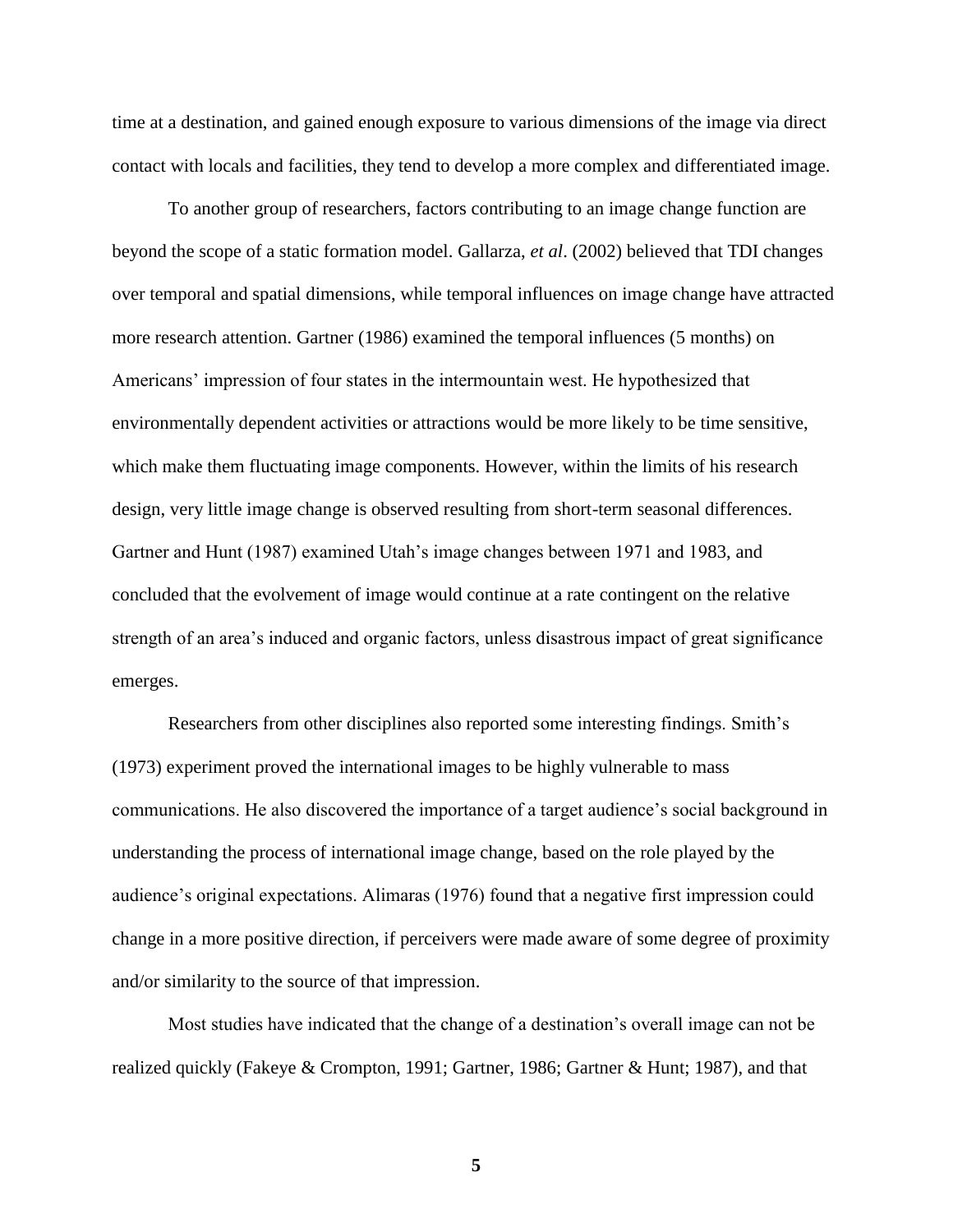changing an image is very likely to be a "difficult, costly, and time-consuming" (Fakeye  $\&$ Crompton, 1991, p. 10) process. This conclusion can find some real world support. For example, local authorities of some places in the UK have given up external promotion and have turned to internal promotion because of the difficulty of a perception change and the little success obtained (Young & Kaczmarek, 1999). Smith (1973) attributed the difficulty in achieving an image change to "audience rejection of messages contrary to existing predispositions, the anchorage of already existing images in group affiliations, the ineffectiveness of communications stemming from low credibility sources, and audience resistance to perceived manipulation attempts" (p. 116).

Gallarza *et al*. (2002) also mentioned that space, typically a distance variable, is a contributing factor to image changes. However, this statement could be conceptually questionable. Studies they cited to support the statement (Crompton, 1979; Telisman-Kosuta, 1989) used respondents from different origins to assess the relationship between geographical location and image. However, these may only prove that the space variable plays a role in differentiating image held by different groups. In other words, space is attributable to image variance, rather than image change.

Finally, another stream of studies on image change focuses on the strategy of correcting negative image or changing perceptions. Ahmed (1991) proposed six techniques in repositioning a destination's image, which are: capitalizing on positive images of component parts, scheduling mega-events, organizing familiarization tours, using selective promotion, bidding to host international travel and tourism conventions, and taking advantage of a negative image. Young and Kaczmarek (1999) evaluated the place promotion efforts for image improvement in Lodz,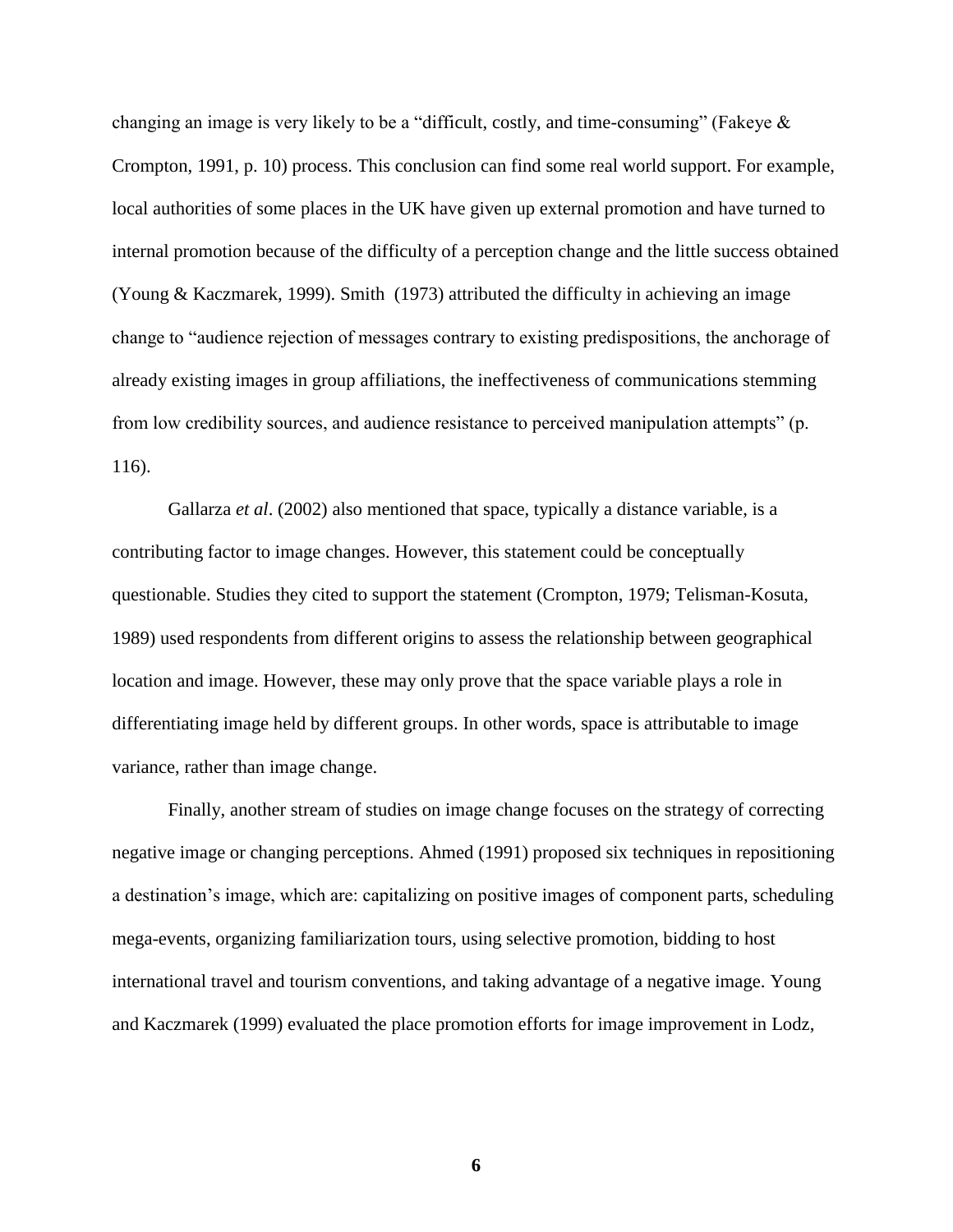Poland. They concluded that "reimaging" of a place is of great importance, although an investigation on the appropriateness of the strategies is needed.

# *The Impacts of Special Events on Image Change*

As aforementioned, previous studies have shown sparse proof that event can successfully create and enhance positive destination images (Ahmed, 1991; Bhardwaj & Bhardwaj, 1999; Getz, 1997; Hall, 1992; Kotler, *et al.*, 1993; Suh, 1996). Different research designs were chosen to track the changes of destination image influenced by an event. Ideally, pre and post event tests on participants will provide the most straightforward results. However, the lack of access to prospective (pre) festival participants (especially non-residents) limits this method from being practiced. Alternatively, some researchers used pre (or during) and post event tests on nonattendees (Gartner & Shen, 1992; Mossberg, 1997; 1999; Ritchie & Smith, 1991). For example, Gartner and Shen (1992) measured China's image change (in terms of impression on attractions and services) before and after the Tiananmen Square conflict (a political event, not a tourism event), by repeating a structured questionnaire survey on a similar sampling population. An overall declined image was reported, while not all image components changed equally. The authors concluded that an event could make tourists change their image rapidly, contingent on its magnitude and media coverage.

Similarly, Mossberg (1997; 1999) compared the image of Goteborg, Sweden, before and after World Championships in Athletics, with the findings that there was basically no change identified between the pre- and post-event image held by on-site foreign non-attendees. Nevertheless, the survey implied that both structured and unstructured methods could be suitable to evaluate potential image change at different times. Mossberg (1999) also estimated a different result if event participants were involved or targeted in the survey. Although this design holds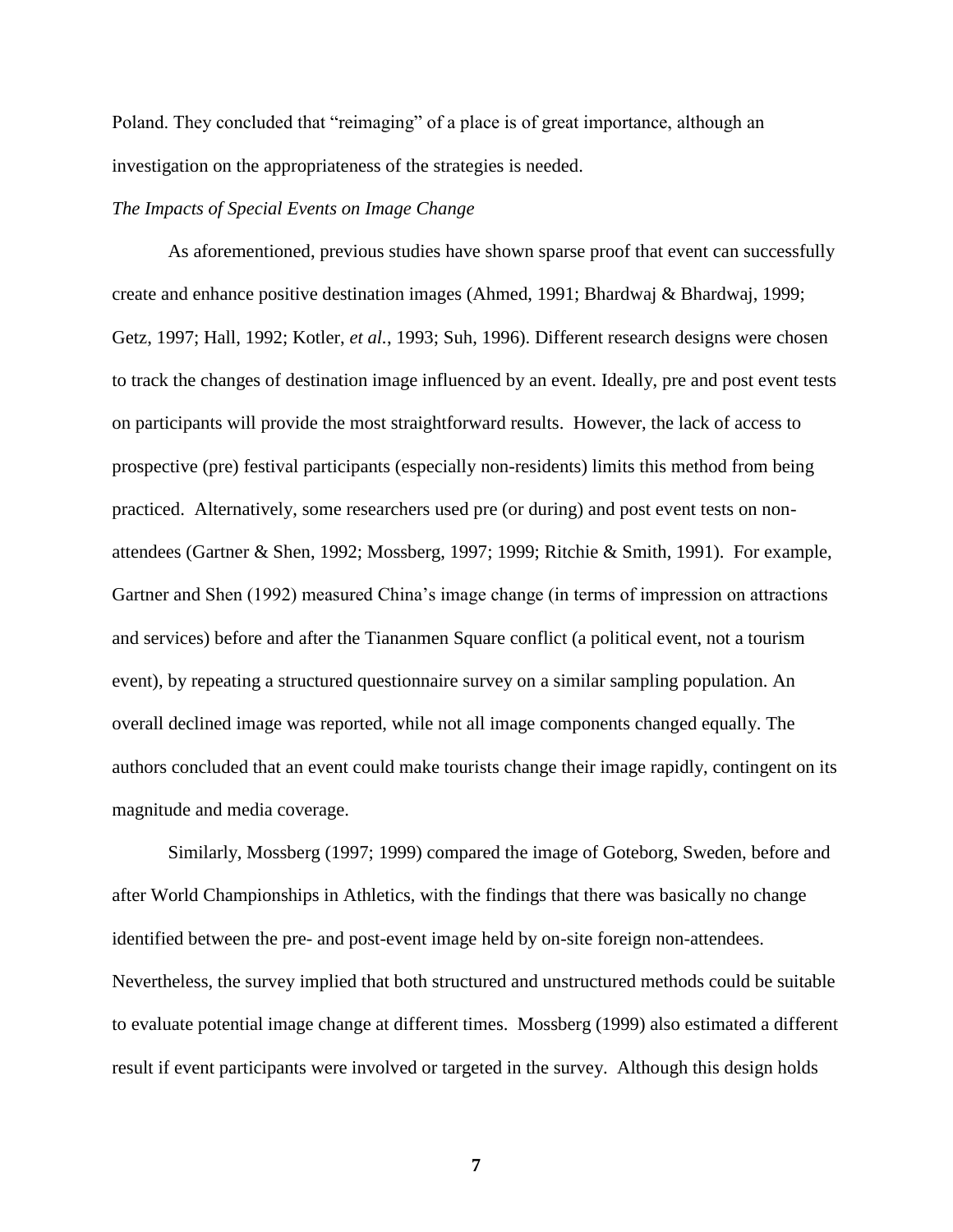promise for mega-events which receive a great deal of media attention, they could hardly be applied to measuring image change over a small community event, to which most nonparticipants receive little exposure.

Another method compares image held by on-site participants and non-attendees after the event. Suh (1996) evaluated the impact of the 1995 Smith's Balloon Festival on the image of Park City, Utah. The targeted image holders were on-site festival participating tourists and excursionists, compared with a group of on-site nonevent participating tourists after the festival. The study results revealed that event participators had a significantly lower destination image rating of Park City than did nonevent visitors, contrary to the hypothesized direction. These negative impacts on image, according to the author, were justified by the poor organization of the event studied. Thus, the results supported the claim that special events can impact a destination's images in either a positive or negative direction. The researcher assumed that the image disparity between these two groups depends only on attending the event or not. Although this assumption holds its validity, it has been argued that people are more likely to compare something reliably by referring to their own experiences (Kozak, 2002). In other words, testing same subjects' image change should provide more reliable results. Furthermore, none of the previous studies provided satisfactory reasons why an image change occurs, other than a subjective analysis.

Based on the review, it may be concluded that two factors are essential to successfully assessing special events' impacts on destination image: a sophisticated image measurement instrument to identify any image change, and a feasible research design to trace the impacts of an event. In addition, a successful methodology should not only discover an image change, but also help explain why this change occurs. It is expected that at least one of the two proposed methods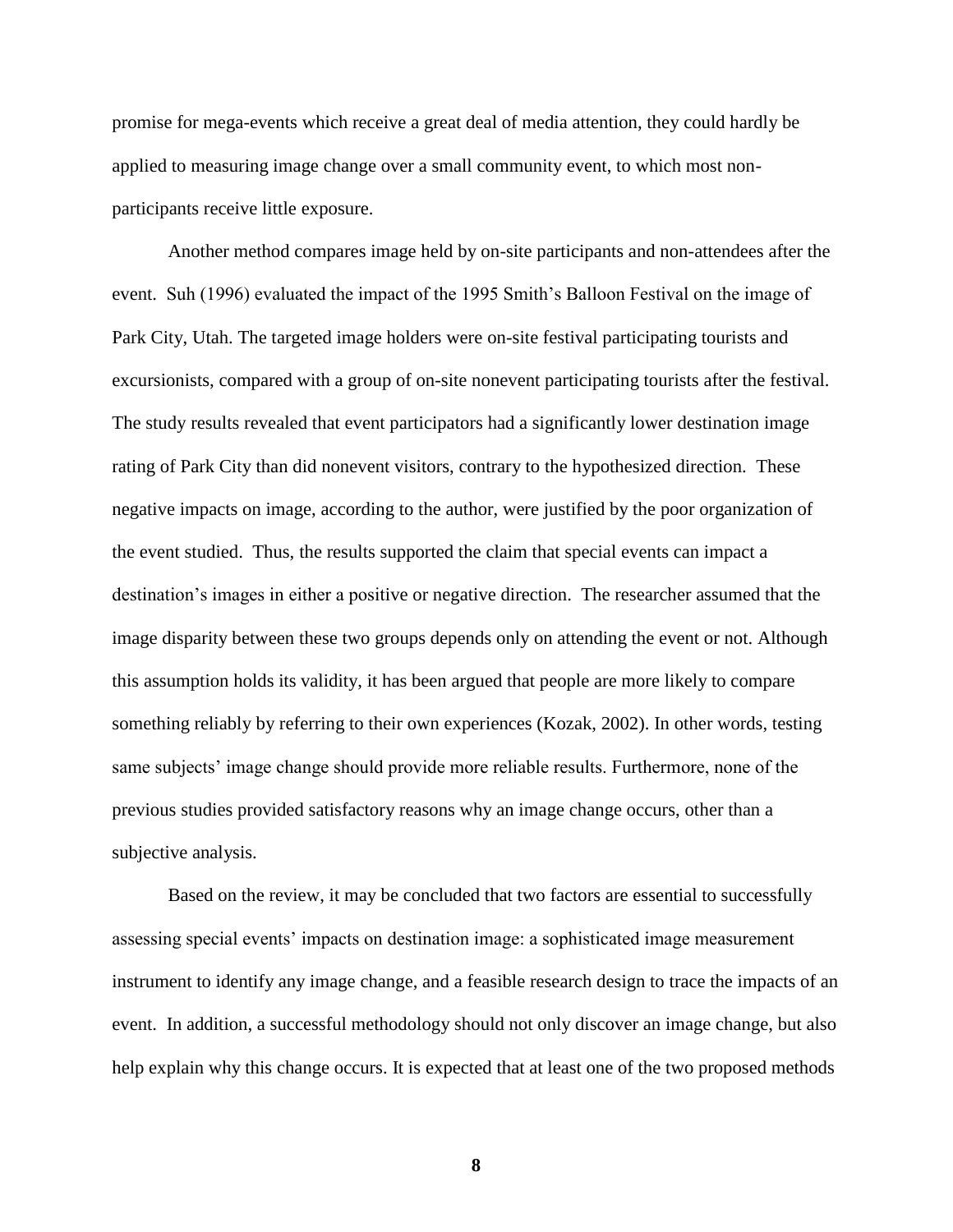in this paper would address problems previously identified by targeting the same participant group over time, and incorporating questions regarding contributive factors to the image change.

# Methodology

The target event for this study was the inaugural Jacksonville Riverwalk Festival held in August, 2002. This first time festival, occurring over a summer weekend, was designed to showcase Jacksonville's new "Riverwalk" promenade, which connects the downtown area to the community waterfront. The event included a variety of food and craft vendors, local and regional exhibitors, children's programs, a regatta, and several concerts. Approximately 10,000 people attended the two-day festival, which was reportedly lower than expected due to undesirable weather condition (both days were above 100ºF). Jacksonville itself is a mid size community with a population of 75,000 and is located just inland of popular coastal tourism communities. It is primarily a military community that serves Camp Lejune Marine Base, and is struggling to upgrade its reputation associated with adult-businesses catering to young men.

The subjects for this study were adult visitors (aged 15 or above) to the Jacksonville Riverwalk Festival. Although everybody can potentially be an image holder of any destination, it is acknowledged that general non-experimental research design (as the present one) has limited sensitivity in identifying vague image. For a community event like the Riverwalk Festival, its testable influence on destination image, if any, may only reach two highly overlapped groups: participants and locals. Moreover, the primary focus of this study is to compare two research methods in investigating festival-related image changes, rather than image measurement. Thus, it was decided that only festival participators were included as the sampling population of this study.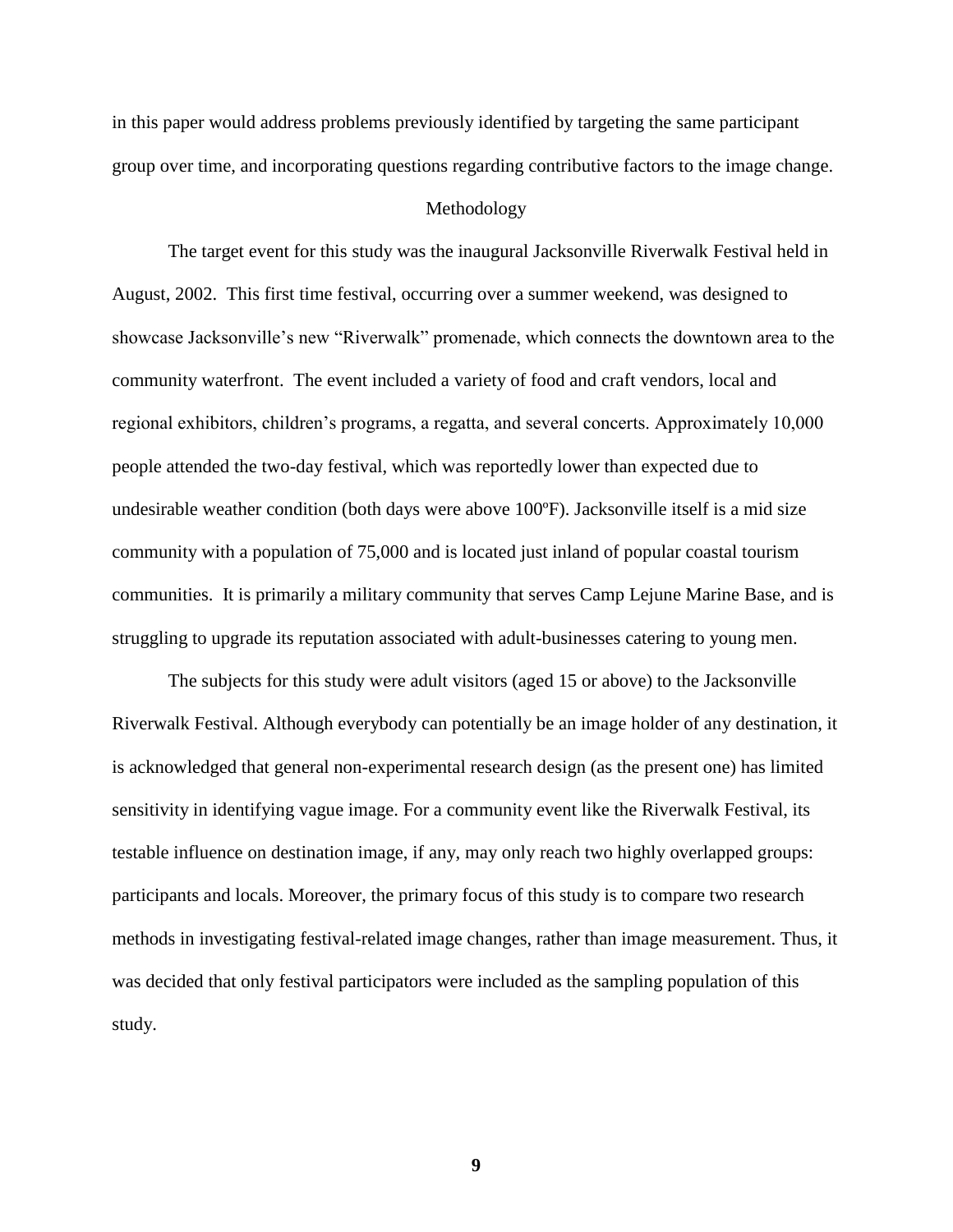Data were collected for this study through both on-site interviews and mail-back questionnaires. The on-site survey, incorporating 7 questions, took approximately 6-8 minutes to administer. In addition to the image questions, the questionnaire also includes basic visitor profiles relating to their festival participation. The more in-depth mail-back questionnaire was composed of five sections: visitor satisfaction, economic information, decision-making information, image evaluation, and visitor demographic information. It is important to bear in mind that the present image study is part of a larger project attempting to evaluate the overall impacts of the inaugural Riverwalk Festival.

A total of 232 systematically selected festival attendees (every nth visitor), were interviewed and agreed to participate in a mail-back follow-up survey. The on-site interview forms, as well as the mail-back surveys were coded to insure that both sets of responses could be matched to the respondents. With incentives and two rounds of reminders, 130 completed mailback questionnaires were collected at the cut-off time, generating a response rate of 56%. A demographic profile of the sample is provided in Table 1, which indicates that the typical respondent for this study was white, married, over 40, and most likely female (see Table 1). Characteristically, the respondent received (some) college education, and maintains an annual household income exceeding \$50,000. The mean distance traveled by visitors to the Festival was 57.26 miles, with around two thirds of visitors (64%) traveling 10 miles or less.

#### INSERT TABLE 1 ABOUT HERE

#### *Image Change Measurement*

Consistent with most extant TDI studies, the present survey measured image change in a structured manner (Baloglu & Mangaloglu, 2001; Pike, 2002). That is, the researchers developed a list of image attributes, and asked respondents to evaluate the particular destination(s) by rating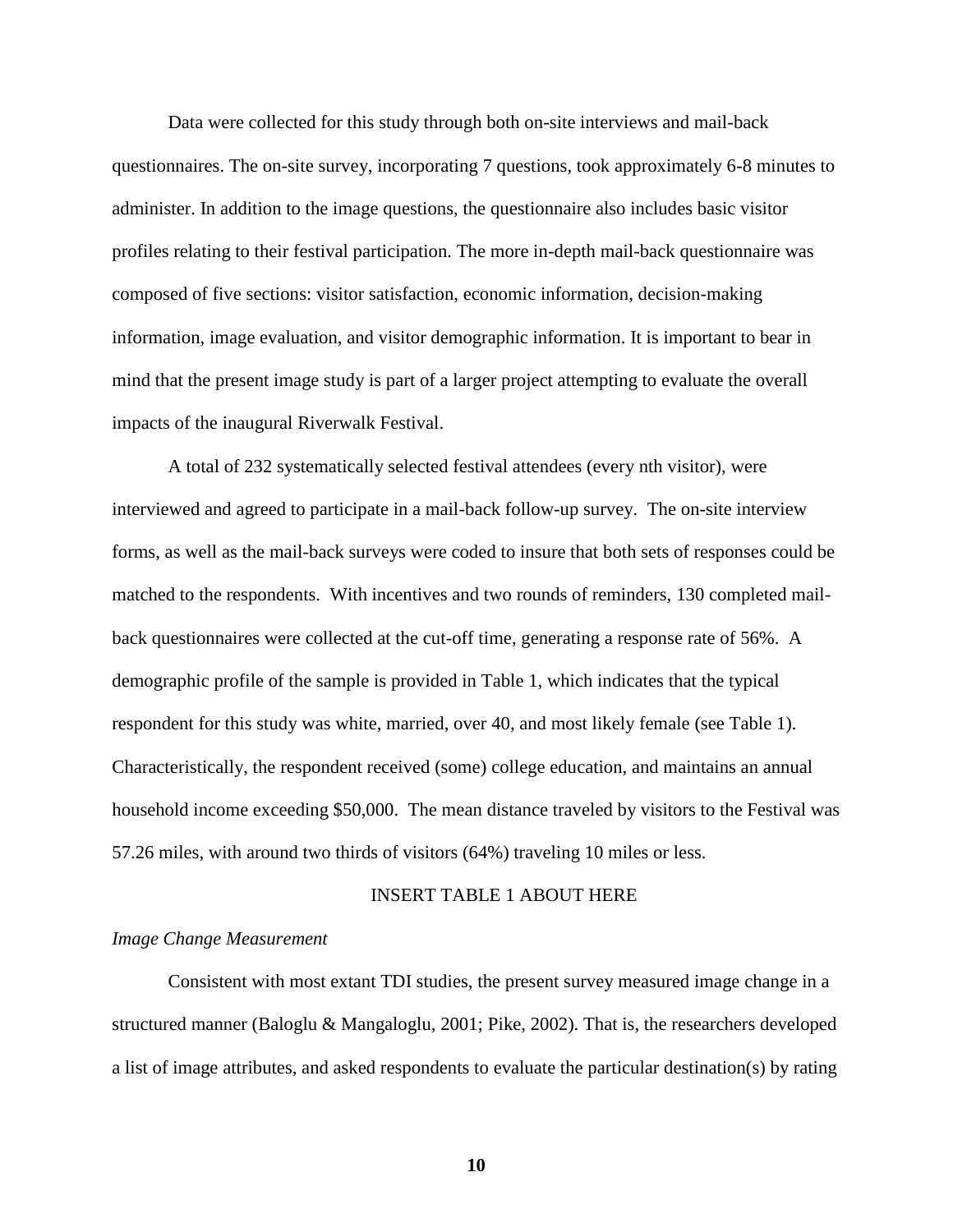each attribute with semantic differential and / or Likert scales. The structured approach enjoys advantages such as flexibility, suitability for coding, and ease of analysis (Selby & Morgan, 1996). Several survey questions here were adapted from previous studies by Baloglu and Mangaloglu (2001), and Echtner and Ritchie (1993).

Two different series of questions were employed in an effort to determine image change:

**Method 1:** Following previous image change studies (Gartner & Shen, 1992; Mossberg, 1997; 1999; Suh, 1996), respondents were presented a list of 23 destination image attributes (such as "convenient transportation", "relaxing atmosphere", etc.) derived from a comprehensive literature review and modified to the festival sight both during the onsite survey as well as in the mail-back questionnaire. In both phases, they were asked to describe their "impression of Jacksonville as a tourist destination by grading its features/ attributes listed below (from  $\lq$ <sup>1</sup>'as  $\lq$ offers very little' to  $\lq$ <sup>5</sup>' as  $\lq$ offers very much')." Respondents were also given the opportunity to provide a "don't know" response to any of the attributes. Though not a true pre-test/post-test design, it was postulated that differences between on-site and mail-back measurements would be largely attributable to respondent's festival experiences.

**Method 2:** As indicated earlier, it is assumed that asking same participants to directly report their image change, if any, could provide reliable results (Kozak, 2002). Thus, in the mail-back phase, respondents were asked "Do you think your experience at Riverwalk Festival changes your impression of downtown Jacksonville?", with five potential choices from "My impression gets much better because of the Festival" to "My impression gets much worse because of the Festival." If they indicated any changes in impression, respondents were then asked what, among the 23 image attributes, were the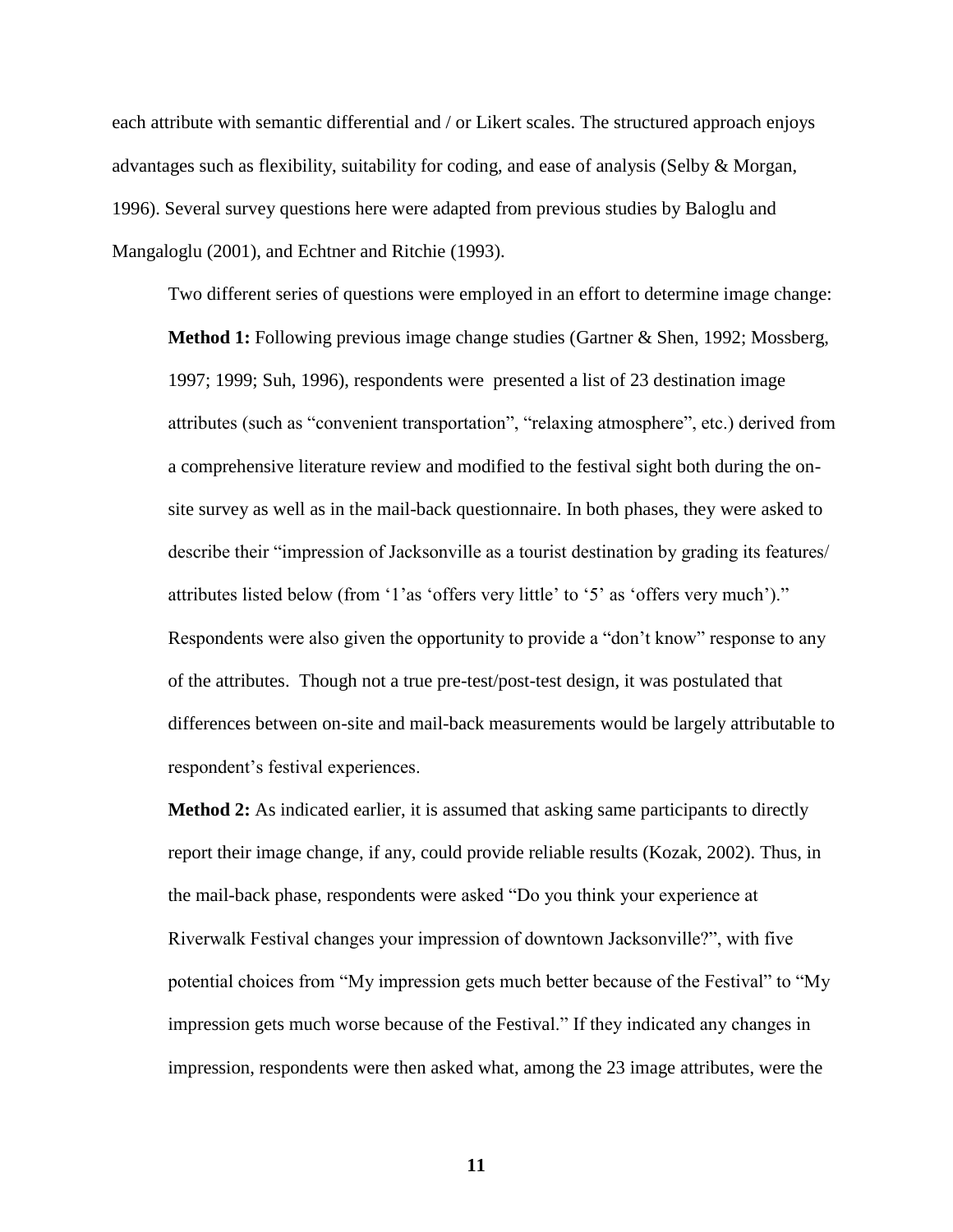key factors contributing to their image changes (with the original question as "If your impression of Jacksonville was changed by the Festival, the change is in which aspects? (please circle the top 3 among the following factors)").

### Findings

In Method 1, respondents were asked to rate their impression of Jacksonville on both the on-site interview and the mail-back survey grading 23 attributes on a scale of 1 to 5. In order to test the relationship between on-site and mail-back perceptions of image attributes, a dependent t-test was performed on the 23 image attributes. Table 2 provides the results of this analysis.

# INSERT TABLE 2 ABOUT HERE

Among participants' on-site and mail-back responses, the means for 18 out of the 23 image items are all positive (greater than 3), indicating an overall positive view of Jacksonville as a destination. However, this measure of comparing on-site and mail-back rankings of image attributes showed that there were very few significant changes in how respondents viewed the host community. In fact, the only significant changes that did occur were negative (i.e., mean image ratings decreased from on-site to mail-back measurement periods), hinting that the festival actually worsened the image of the host community.

As an alternative way of identifying image change, Method 2 asked respondents to report whether their image of the host community was improved, remained unchanged, or worsened because of the event. Overall, 77.9% of mail-back respondents reported an improved impression of Jacksonville (impression was "much better", or "better") due to their Riverwalk Festival experience (see Table 3). Around one fifth (21.3%) of the respondents claimed that their festival participation did not change their impression, and only one respondent reported that his/her impression of Jacksonville was worsened because of the festival.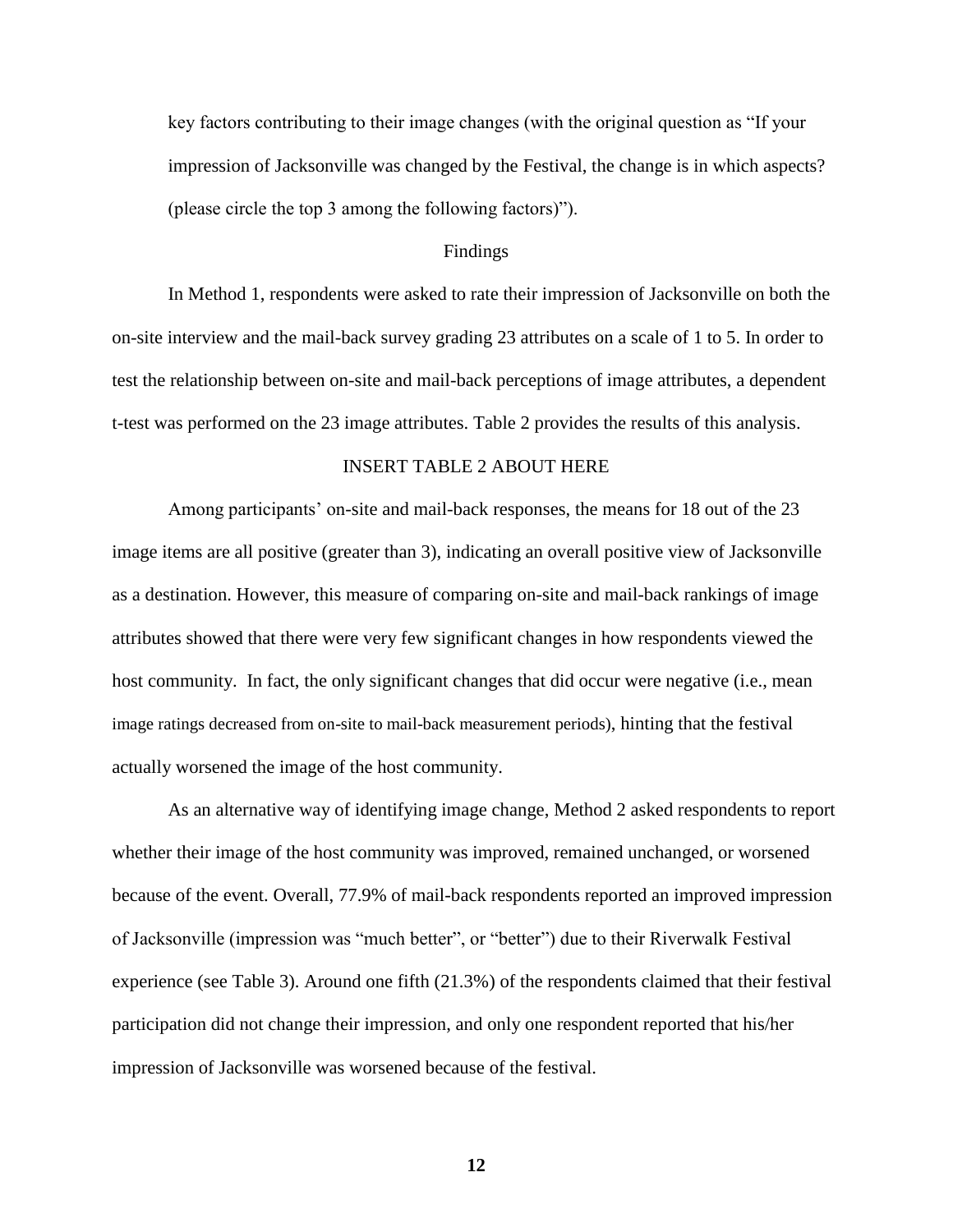# INSERT TABLE 3 ABOUT HERE

As mentioned previously, respondents who reported a changed image resulting from their festival experiences were then asked to identify the main reasons for the image change. Table 4 provides a summary of these reasons. "Hospitality /friendliness of locals", "exciting festivals and events", and "cleanliness" were the top three factors contributing to image changes. On the other hand, "convenient transportation", "well-known destination/ attraction", and "folk culture, customs and arts" played practically no role in the change.

# INSERT TABLE 4 ABOUT HERE

#### **Discussion**

The findings from this study provide an interesting example of the complexity of measuring image change. Examined independently, the more objective measure of image change (Method 1) provides results suggesting that the festival actually worsened attendees' image of Jacksonville, while the more subjective measure (Method 2) indicated that the vast majority of respondents felt that the festival improved their image of the host community. These contrasting results are perplexing and difficult to interpret.

Method 2 asked respondents to directly report their image change, and choose the contributing factors of the change. Although unfavorable weather influenced participants' attendance and satisfaction levels, a considerable majority of respondents indicated an improved image occurred because of their festival experience. This is consistent with the fact that "hospitality / friendliness of locals", "exciting festivals and events", and "cleanliness" were chosen as the top three factors contributing to this change. A very straightforward explanation of this result is that participants' image may only be influenced by those aspects that associate directly to their festival experience.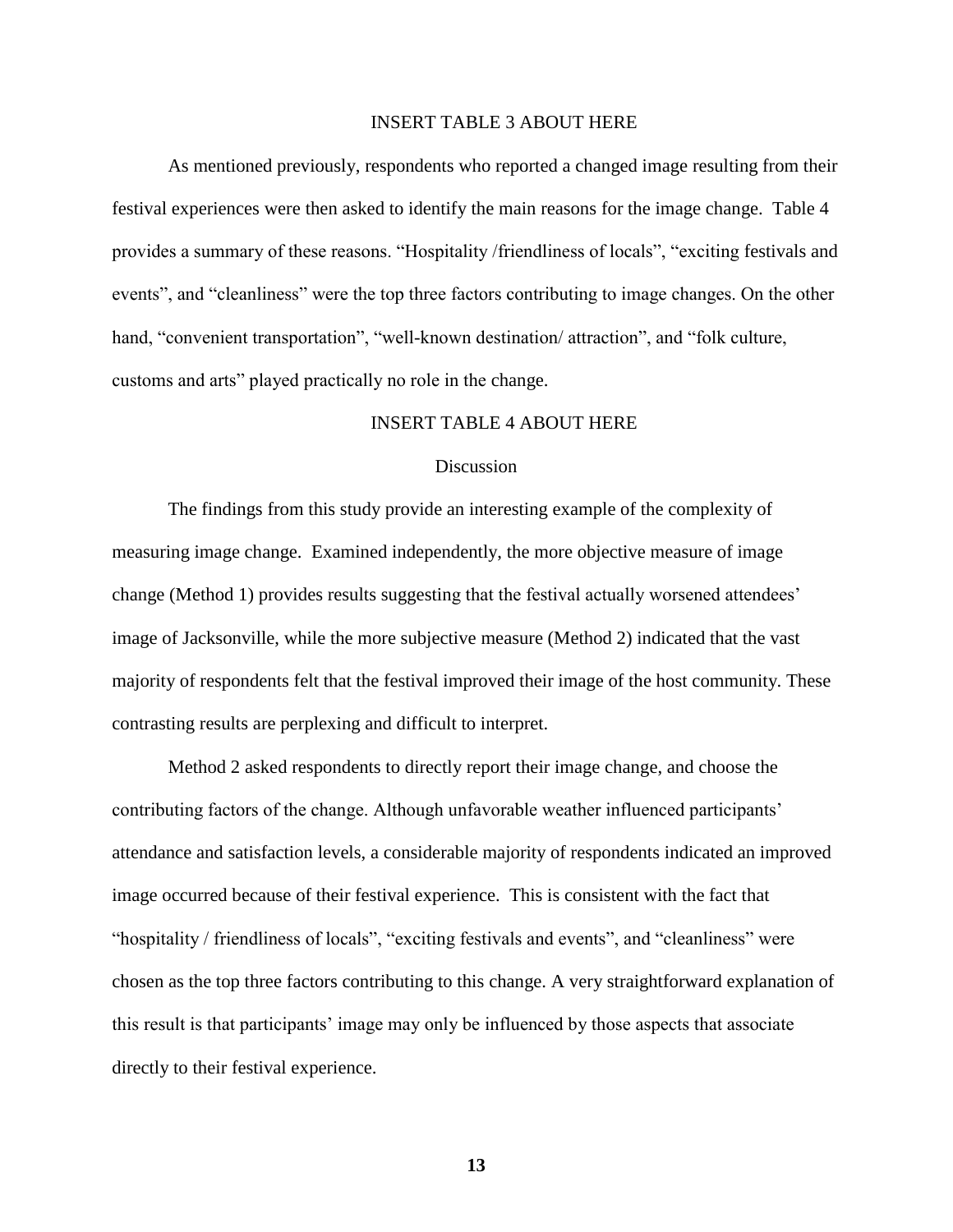However, when these same respondents' rating of image attributes during and after their event participation was compared, the only changes identified are negative, contradicting the proceeding results. The fact that all eight significantly changed image attributes declined implies that the result is not a statistical fluke, but a discovery deserving further research analysis. These eight attributes ("relaxing atmosphere", "good nightlife and entertainment", "high quality of service", "folk culture, customs, and arts", "exciting festivals and events", "impressive architecture/ building", "various recreation activities", and "opportunity to increase knowledge") are difficult to reduce into any single category. The decreases found in this measurement could be justified from several perspectives: Perhaps certain attributes are more susceptible to change than others. Non-festival related factors may have influenced some, instead of all, image items. Or, changes of some image attributes may be more time sensitive than others, so that the fairly short time between the on-site and mail-back surveys didn't allow all the image changes to complete. An interesting question posited by Garter and Shen (1992) is probably worthy to be recalled here— "Are image changes as a result of 'autonomous' agents, regardless of the focus, likely to affect all attractions equally or are certain types more at risk than others?" (p. 51).

The design of this study may also have affected the results. As indicated, Method 1, which was conducted during and after the festival, is not a true pre-test/post-test design. Although it is postulated that differences between on-site and mail-back measurements would be largely attributable to respondent's festival experiences, to assume that on-site survey results are representative of pre-event images may not be valid. It is possible that the on-site images had already been improved by the festival, while the mail-back instruments provided an image measurement that had reverted to somewhat between this inflated measure and the original baseline.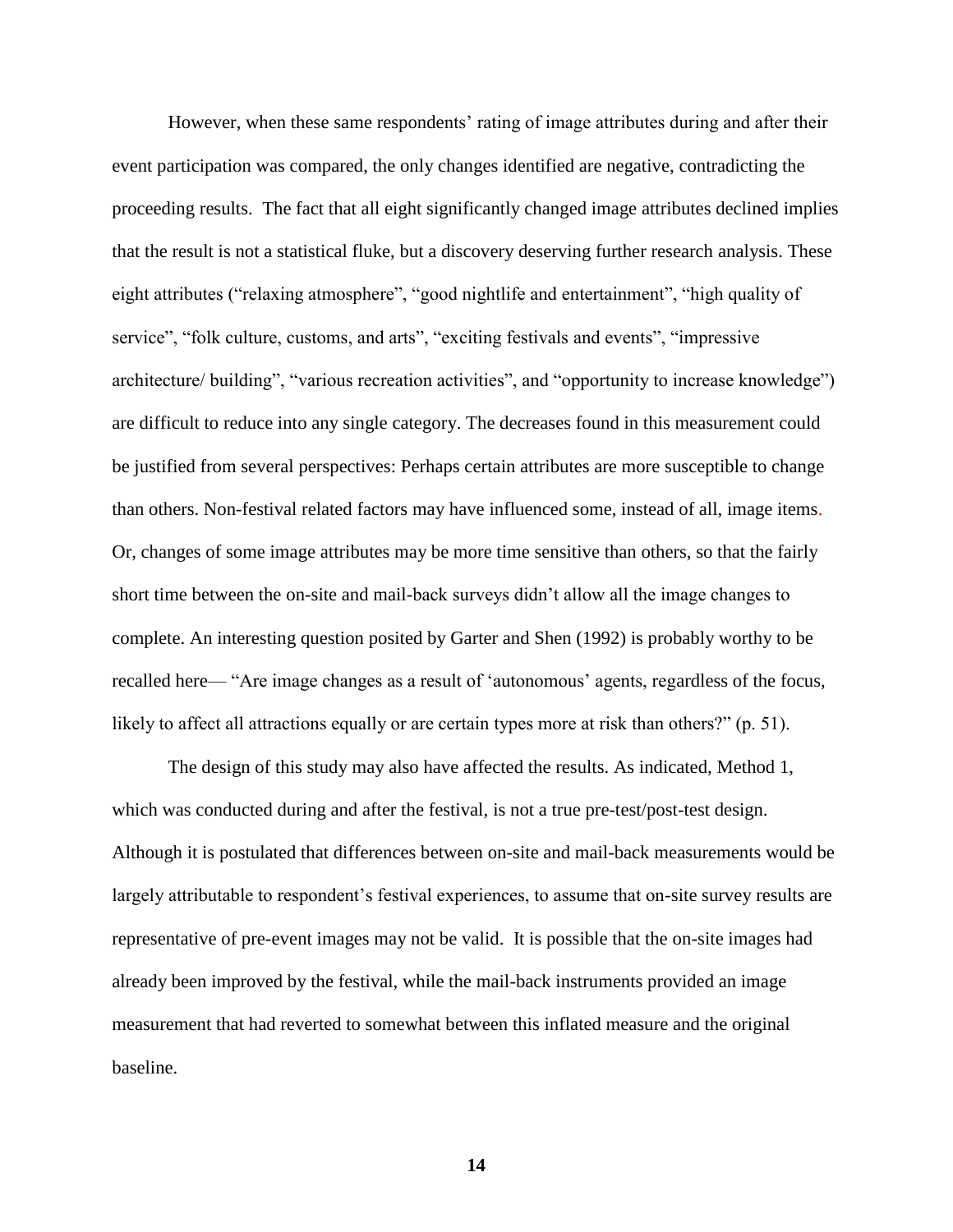Another potential reason to the decline of some image ratings is on-site bias. That is to say, respondents tend to give higher ratings when they are at the destination. This phenomenon has been reported repeatedly in various studies on visitor satisfaction. Quite possibly, this same occurrence is happening with image studies. The fact that although only 8 of the attributes showed a significant change, all 23 items decreased from pre to post testing lends support to either of the above possible explanations.

Extant literature have indicated that a variety of respondent characteristics may affect image change, such as their familiarity with destination (Baloglu, 2001; Fakaye & Crompton, 1991; Milman & Pizam, 1995), proximity to destination (Crompton, 1979; Hunt, 1975), travel motivation (Baloglu & McCleary, 1999b), length of stay (Fakaye & Crompton, 1991), and so on<sup>1</sup>. For instance, it seems to be understandable that those who are more familiar with the destination tend to be more reluctant to change their image, no matter what experiences they have. To illustrate such an influence, a T-test was run, using image change as a dependent variable, and respondents' residency (i.e., they are residents or nonresidents) as the independent variables. This resulted in an observed level of significance of 0.651 (df =125) (see Table 5). It is thus shown that no significant relationship is identified between festival participants' familiarity to Jacksonville and the extent of their image change. Besides, the readers should be reminded that this study is to measure image change due to an event, rather than develop a baseline image. Therefore, while familiarity and other respondent factors may have played a part in the image formation and change process, they should not be attributable to the conflicting results reported in this paper.

#### INSERT TABLE 5 ABOUT HERE

 $\overline{a}$ 

<sup>&</sup>lt;sup>1</sup> We thank a reviewer for pointing this out.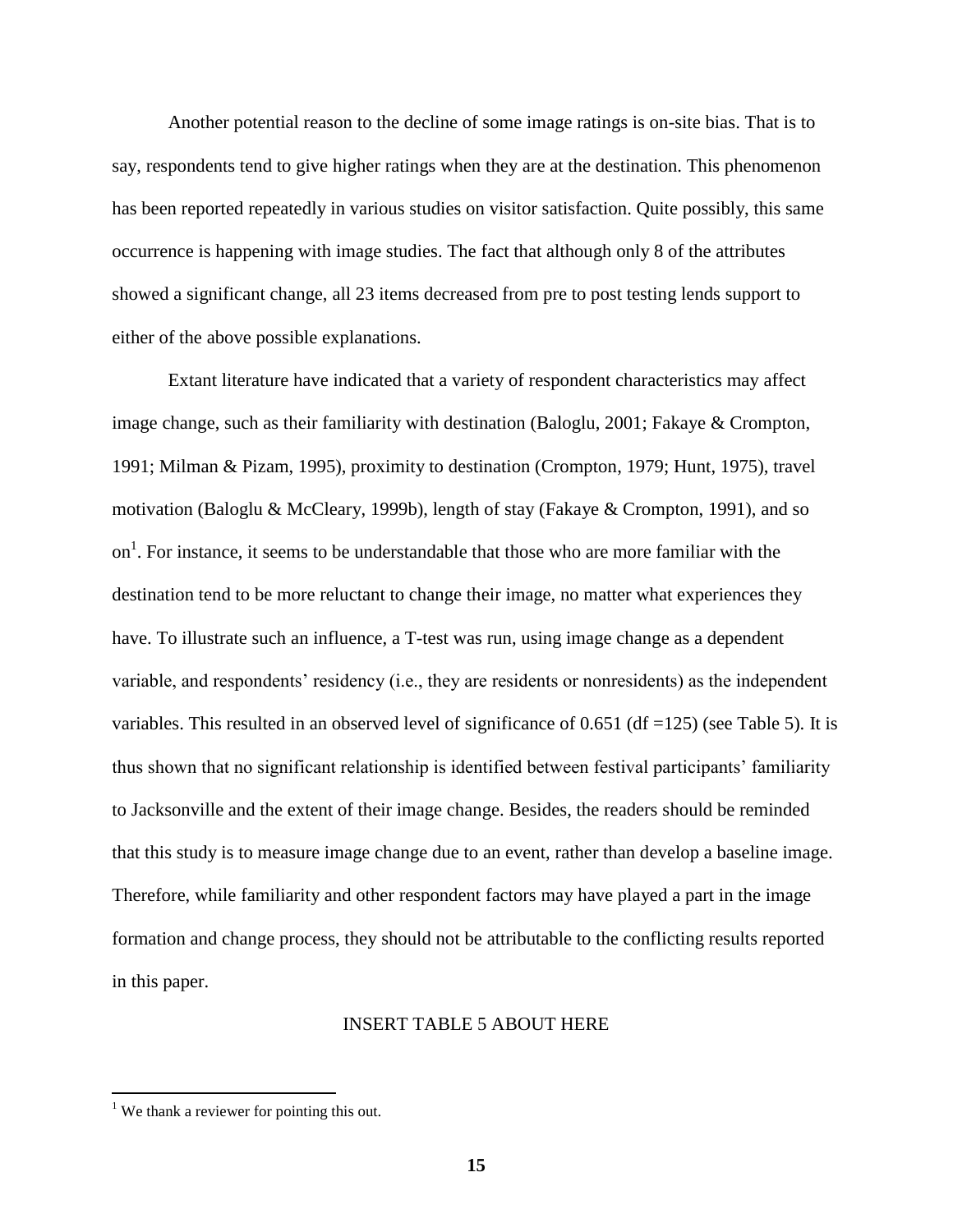#### Limitations and Future Research

The current study was limited to one community festival with a fairly small sample size. Due to time and resource constraints, this study doesn't include a formal pilot study. The case event – Jacksonville Riverwalk Festival, being held for the very first time in 2002, is a brand new name to the market. This resulted in a pretty low non-resident attendance, i.e., non-resident survey response rate. As mentioned earlier, visitors' previous knowledge about the destination, and other related characteristics could influence their extent, speed, even direction of image change. The types of the festival (e.g., free, ungated versus ticket-required, gated festivals; firsttime versus famous established events; festivals with cultural, sports, or other themes) may also play a role in this change process. Further study on a different location for different types of event is hence needed. Moreover, a longitudinal study that the authors have been working on may help answer questions related to repeated participation, and the long term impacts of the same festival on destination image.

Considering the small scale of the case festival, and the feasibility in administrating surveys, both the two methods proposed in this study employed structured approaches. However, it was argued that the predetermined questions and answers used in structured approaches may prevent respondents' individualistic description of destinations (Baloglu & Mangaloglu, 2001; Choi, Chan, & Wu, 1999; Echtner & Ritchie, 1993; Selby & Morgan, 1996). This lack of subjective feedback could lead to uncertainty in determining what exactly attracts the tourists to their chosen destination (Coshall, 2000; Embacher & Buttle, 1989; Selby & Morgan, 1996). For instance, the incompatibility between Method 1 and 2 may be owing to the failure of developing a complete image attribute list for Method 1. As mentioned earlier, destination image has been seen as a comprehensive or total assessment of one place (Ahmed,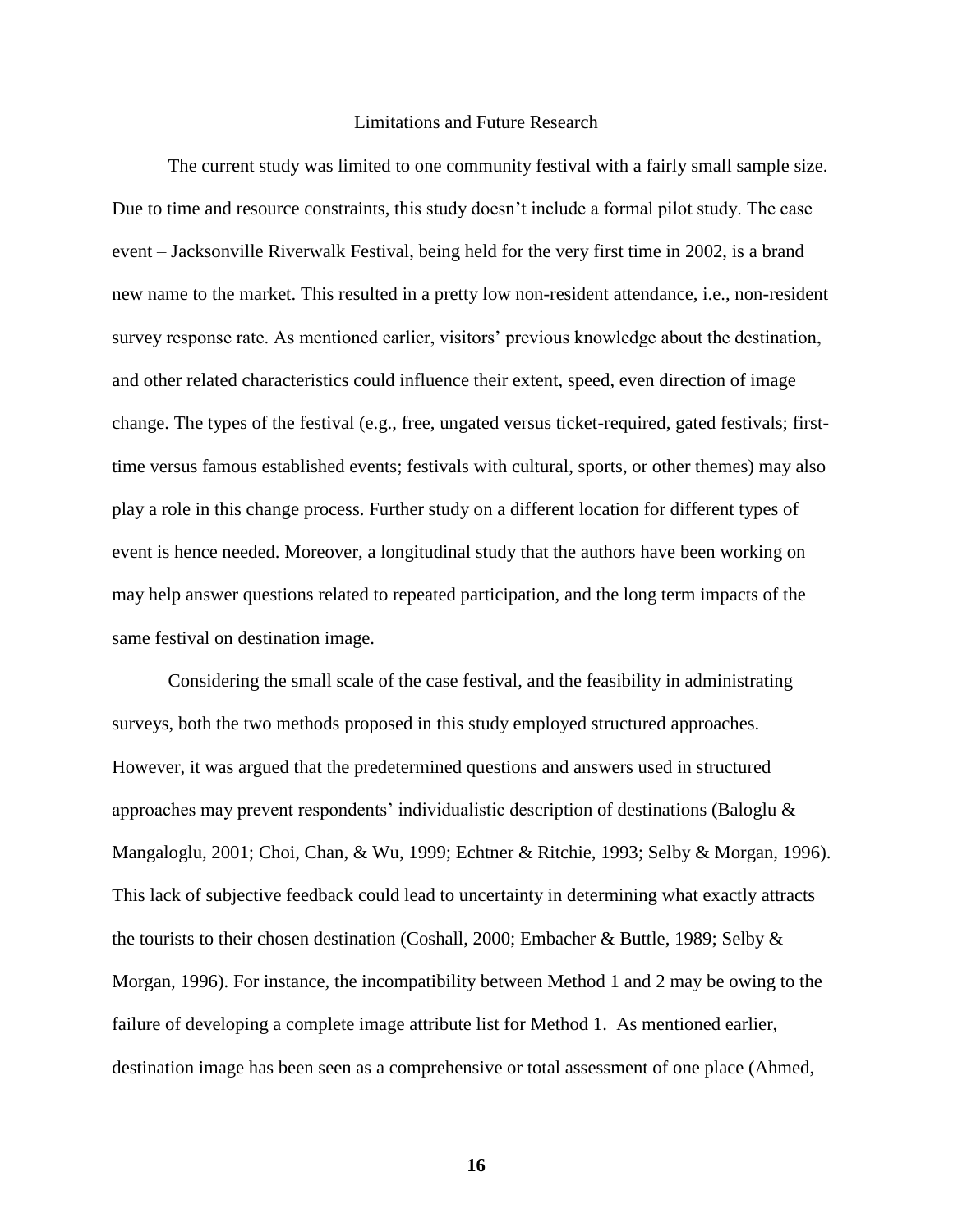1996; Bigné, Sánchez, & Sánchez, 2001; Crompton, 1979; Dichter, 1985; Hunt, 1975; Kotler, *et al*., 1993). Some site-specific image factors that were not included in the attribute list of Method 1, may actually influence image changes during the festival. They may precisely be the cause of the subjectively declared image improvement in Method 2. Perhaps a more appropriate question is: Will quantitative methods (like Method 1) be sufficient in the measurement of image change?

Several recent studies have added unstructured questions to sufficiently assess the different dimensions of a destination image (Baloglu & Mangaloglu, 2001; Choi, *et al*., 1999; Echtner & Ritchie, 1993). Future research should employ both structured and unstructured questions in examining image changes, as long as the condition allows.

Further, methods used in this study provided information primarily focusing on cognitive image changes. Would image change be dimension-specific (i.e., is cognitive or affective image more likely to change)? What kinds of factors tend to influence cognitive or affective images? Future study using more sophisticated methodology on affective image testing (e.g., Baloglu & Brinberg, 1997; Baloglu & Mangaloglu, 2001) may help identify the dimensional changes of image.

Future studies will still confront two major difficulties in assessing image change resulting from a small-scale community festival: How to avoid blurring the line between the image of the hosting destination and the image of the festival per se? And, how to get more nonresidents to take the survey, when the majority of participants are local citizens? Some factors that haven't been fully investigated in this project should be taken into account, including temporal factors (e.g., the length of the duration between on-site and mail-back measurements), and spatial factors (e.g., participants' travel distance). Researchers need to focus on site-specific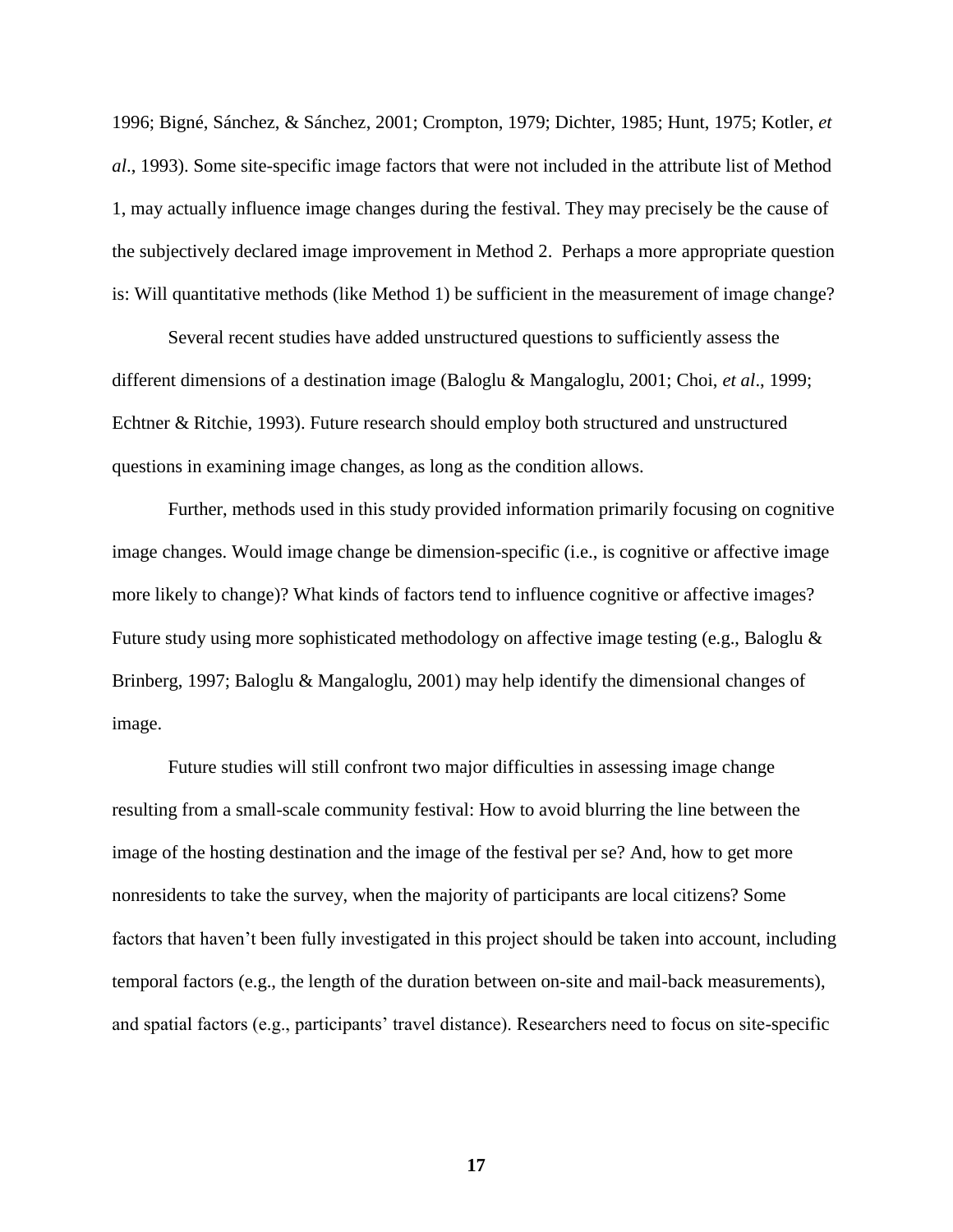attributes associated with destination image, as well as have valid and reliable baseline data on a destination's image.

# Conclusion

To measure the extent and direction of image change due to an event could be of vital importance to the event development organization in gaining local support, as well as in assisting the host community to help define itself for marketing purposes. The prevailing theories in tourism and event studies imply that a successful event should lead to a positive destination image (Suh, 1996). It is suggested that events, when appropriately organized, can be a successful tool in creating and enhancing positive destination images (Ahmed, 1991; Getz, 1997; Hall, 1992; Suh, 1996). By increasing publicity, generating tourism demand, developing supply and infrastructure, enhancing community pride (Getz, 1999) and integrating local resources, events can be applied as a major image promotion strategy (Carlsen & Williams, 1999; Kotler *et al*., 1993; Li, 2001). However, most of these statements are conceptual or assertive in nature. The present study empirically examined participants' image changes on a destination. Somewhat surprisingly, the current study did not provide consistent supports to the general belief. From a methodological perspective, this exemplified the complexity of measuring destination image. The contrasting results from the two methods indicated that the present methodologies might not yet be sophisticated enough to accurately measure changes resulting from a single small-scale event, in fairly short duration. Theoretically, results from this study challenged the traditional understanding that hosting events could readily improve the image of one place. On the other hand, the belief that image change is slow, subtle, and complex is confirmed. It is naïve to expect ―artificial‖ efforts such as hosting a festival could upgrade or transform an established image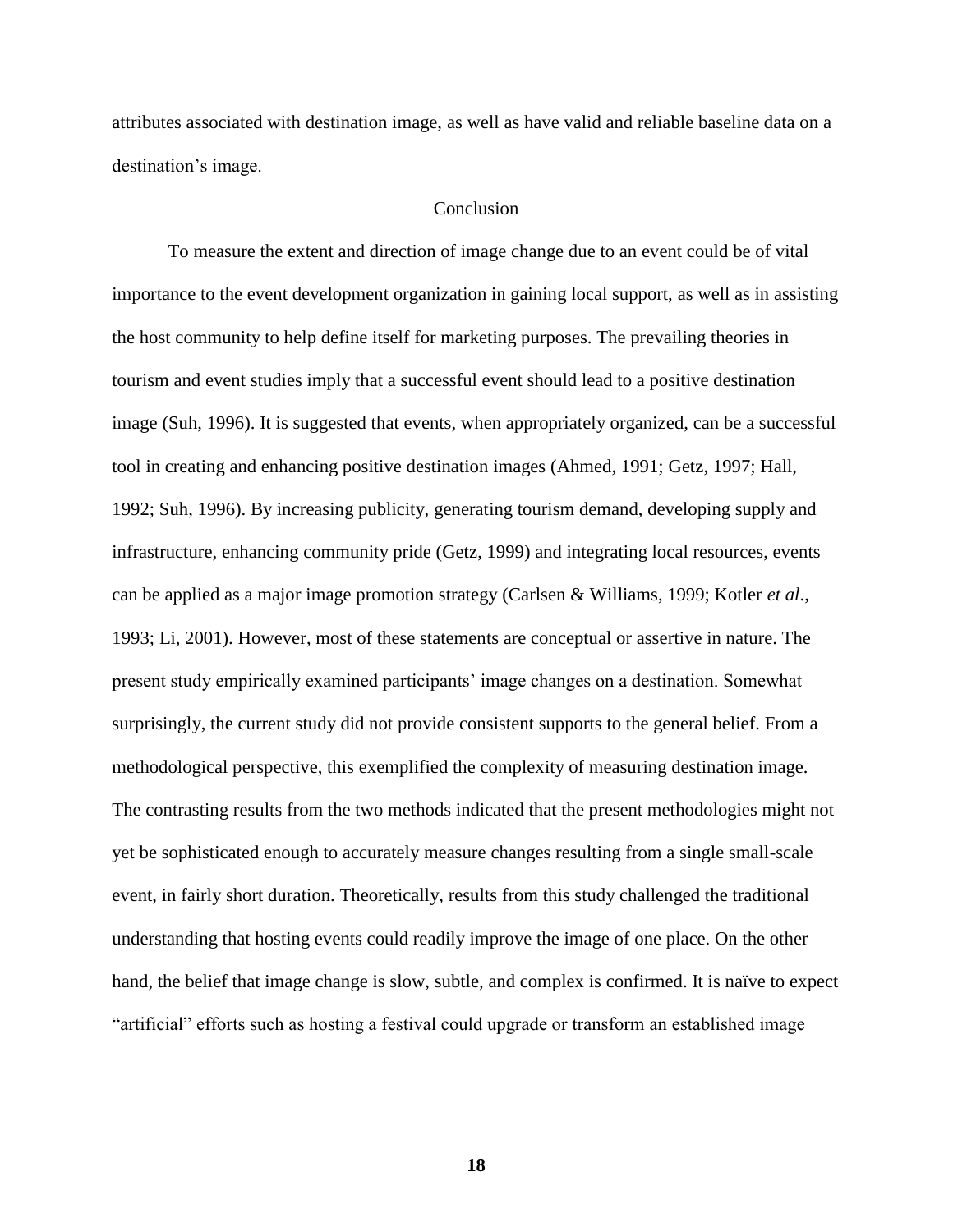overnight. Even when such a change does occur, it may be highly fragile and easy to decay, if there are no follow-up marketing efforts.

Future research efforts should continue to refine measurements used to capture destination image and image change, keeping in mind that image is a rather subjective concept. Although there are advantages in measuring image and image change through quantitative methods, unless these methods can completely capture all of the attributes and feelings that may lead to the creation of an image, they are likely to lead to an incomplete understanding of how participants/visitors view a destination. Furthermore, whenever possible, confirmatory measures should be incorporated into image studies to assist with the interpretation of data.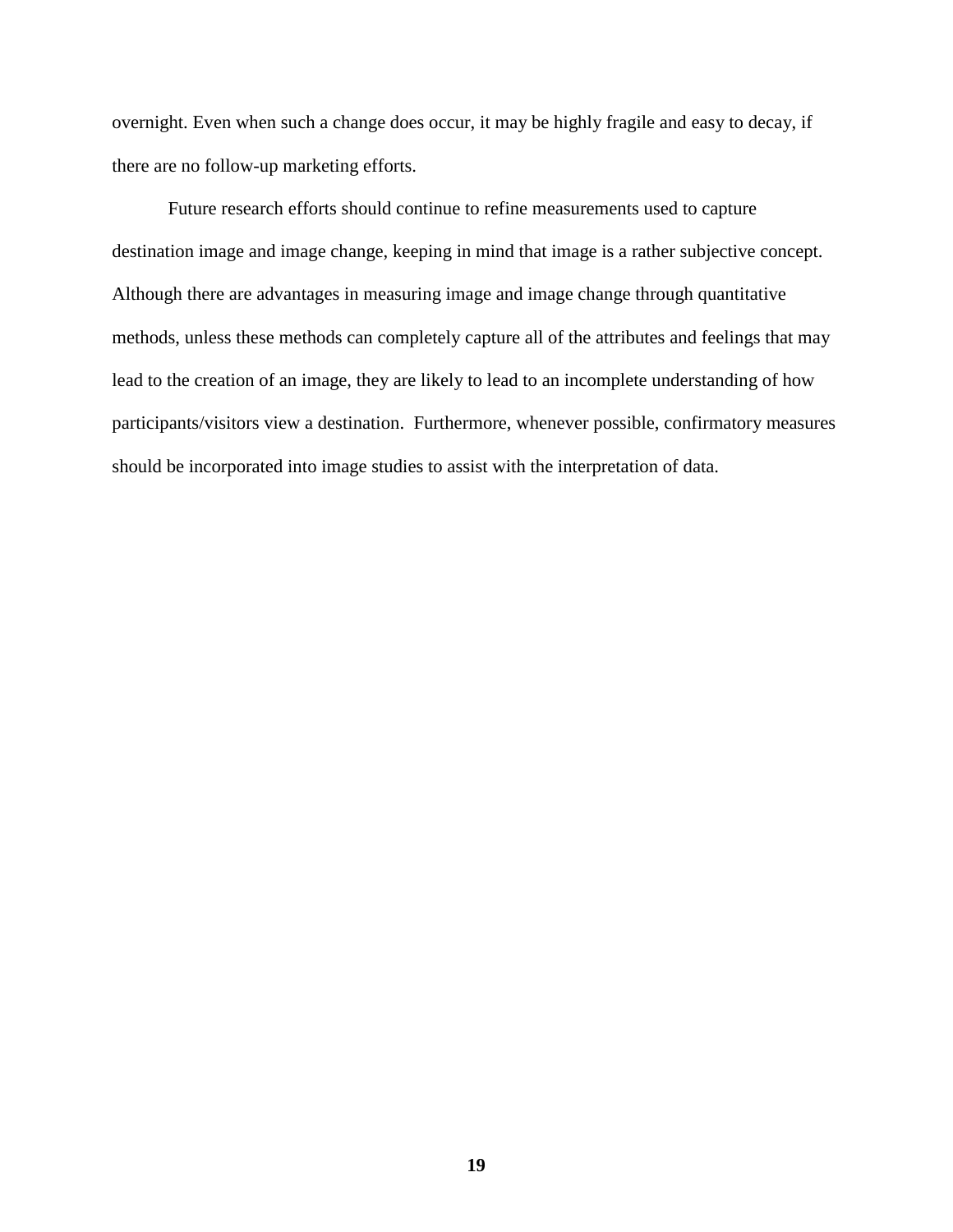#### References

- Ahmed, Z. U. (1991). Marketing your community: Correcting a negative image. *The Cornell H.R.A. Quarterly,* Feb., 24 – 27.
- Ahmed, Z. U. (1996). The need for the identification of the constituents of a destination's tourist image: A promotion segmentation perspective. *Journal of Professional Services Marketing, 14,* 37-60.
- Alimaras, P.E. (1976). Proximity and similarity as determinants of impression change. *Journal of Psychology, 92 (2),* 205-213.
- Baloglu, S. (2001). Image variations of Turkey by familiarity index: informational and experiential dimensions, *Tourism Management, 21,* 127-133.
- Baloglu, S., & Brinberg, D. (1997). Affective images of tourism destinations. *Journal of Travel Research, 35,* 11-15.
- Baloglu, S., & Mangaloglu, M. (2001). Tourism destination images of Turkey, Egypt, Greece, and Italy as perceived by US-based tour operators and travel agents. *Tourism Management, 22,* 1-9.
- Baloglu, S., & McCleary, K. W. (1999a). U.S. international pleasure travelers' images of four Mediterranean destinations: A comparison of visitors and nonvisitors. *Journal of Travel Research, 38,* 144-152.
- Baloglu, S., & McCleary, K. W. (1999b). A model of destination image formation. *Annals of Tourism Research, 26,* 868-897.
- Bhardwaj, D.S., & Bhardwaj, K. (1999). Mega Events and Tourism Development in Developing Countries. In Andersson, T. D., C. Persson, B. Sahlberg, & L. Strom, (Ed.), *The Impact of Mega Events.* (pp. 47-55). Ostersund, Sweden: European Tourism Research Institute.
- Bigné, J. E., Sánchez, M. I. & Sánchez, J. (2001). Tourism image, evaluation variables and after purchase behavior: Inter-relationship. *Tourism Management, 22,* 607-616.
- Bramwell, B., & Rawding, L. (1996). Tourism marketing images of industrial cities. *Annals of Tourism Research, 23,* 201-221.
- Carlsen, J. & Williams, P. (1999). Events tourism and destination image in western Australia. In Andersson, T. D., C. Persson, B. Sahlberg, & L. Strom, (Ed.), *The Impact of Mega Events.*  (pp. 69-80). Ostersund, Sweden: European Tourism Research Institute.
- Chen, J. H., & Hsu, C. H. (2000). Measurement of Korean tourists' perceived images of overseas destinations. *Journal of Travel Research, 38,* 411-416.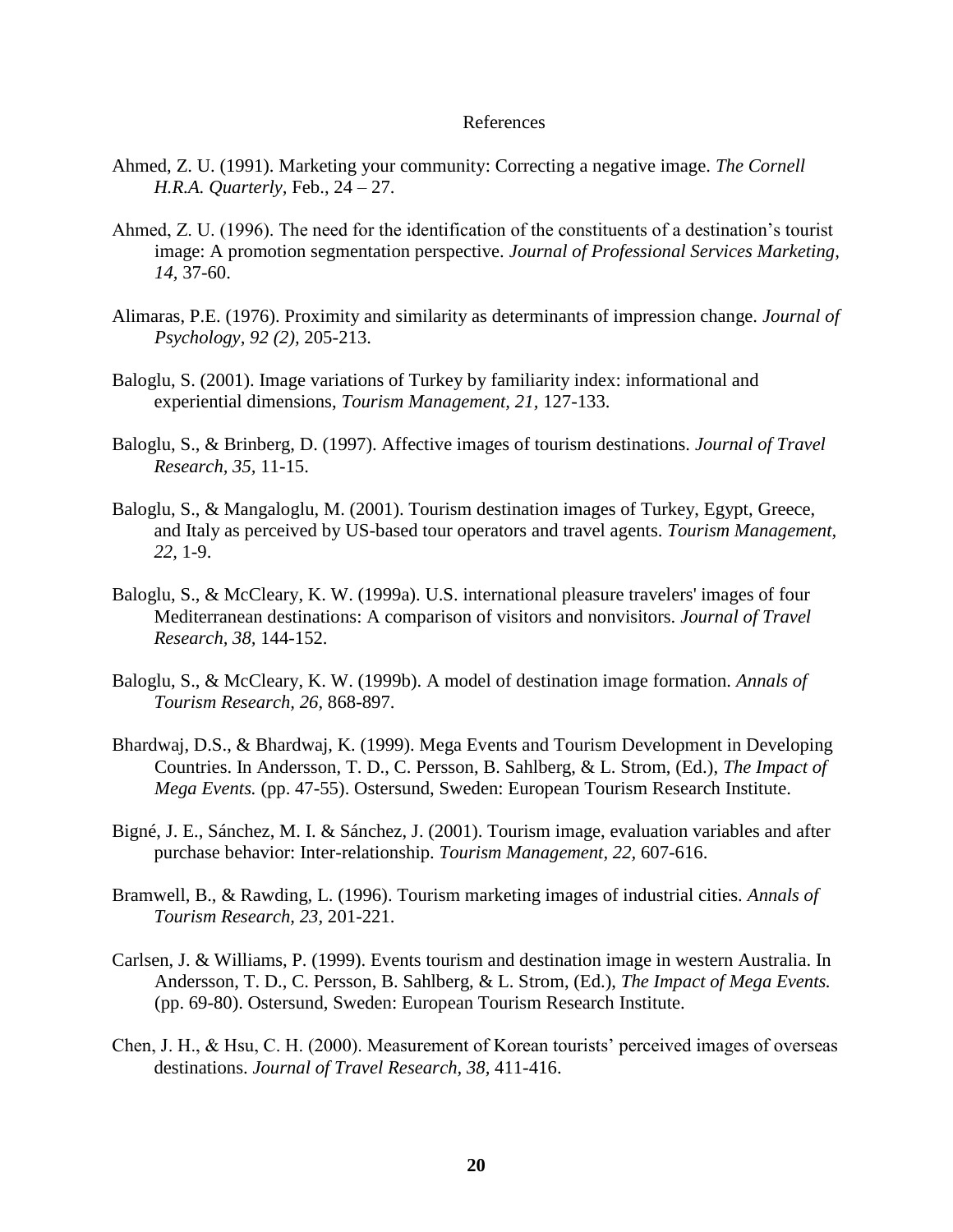- Choi, W. M., Chan, A., & Wu, J. (1999). A qualitative and quantitative assessment of Hong Kong's image as a tourist destination. *Tourism Management, 20,* 362-365.
- Chon, K. (1990). The role of destination image in tourism: A review and discussion. *Revue du Tourisme, 2,* 2--9.
- Coshall, J. T. (2000). Measurement of tourists' images: The repertory grid approach. *Journal of Travel Research, 39,* 85-89.
- Crompton, J. L. (1979). An assessment of the image of Mexico as a vacation destination and the influence of geographical location upon that image. *Journal of Travel Research, 17,* 18-24.
- Dann, G.M.S. (1996). Tourist images of a destination: An alternative analysis. *Journal of Hospitality and Leisure Marketing 3(2),* 25-34.
- Deutsch, K. W., & Merritt, R. L. (1966). Effects of events on national and international images. In Kelman, H. C., (Ed.), *International behavior: A social-psychological analysis.* (pp.132- 187). Holt, Rinehart and Winston.
- Dichter, E. (1985). What is an image? *Journal of Consumer Research*, *13,* 455-472.
- Echtner, C. M., & Ritchie, J. R. B. (1991). The meaning and measurement of destination image. *Journal of Tourism Studies, 2,* 2-12.
- Echtner, C. M., & Ritchie, J. R. B. (1993). The measurement of destination image: An empirical assessment. Journal of Travel Research, 31, 3-13.
- Embacher, J., & Buttle, F. (1989). A repertory grid analysis of Austria's image as a summer vacation destination. *Journal of Travel Research, 27,* 3-7.
- Fakeye, P. C., & Crompton. J. L. (1991). Image differences between prospective, first-time, and repeat visitors to the Lower Rio Grande Valley. *Journal of Travel Research, 30,* 10-16.
- Gallarza, M. G., Saura, I. G., & Garcia, H. C. (2002). Destination image: Towards a conceptual framework. *Annals of Tourism Research, 29,* 56-78.
- Gartner, W. C. (1986). Temporal influences on image change. *Annals of Tourism Research, 13,*  635-644*.*
- Gartner, W.C. (1996). Tourism development: Principles, processes, and policies. New York: Van Nostrand Reinhold.
- Gartner, W.C., & Hunt, J. D. (1987). An analysis of state image change over a twelve-year period(1971-1983). *Journal of Travel Research, 26,* 15-19.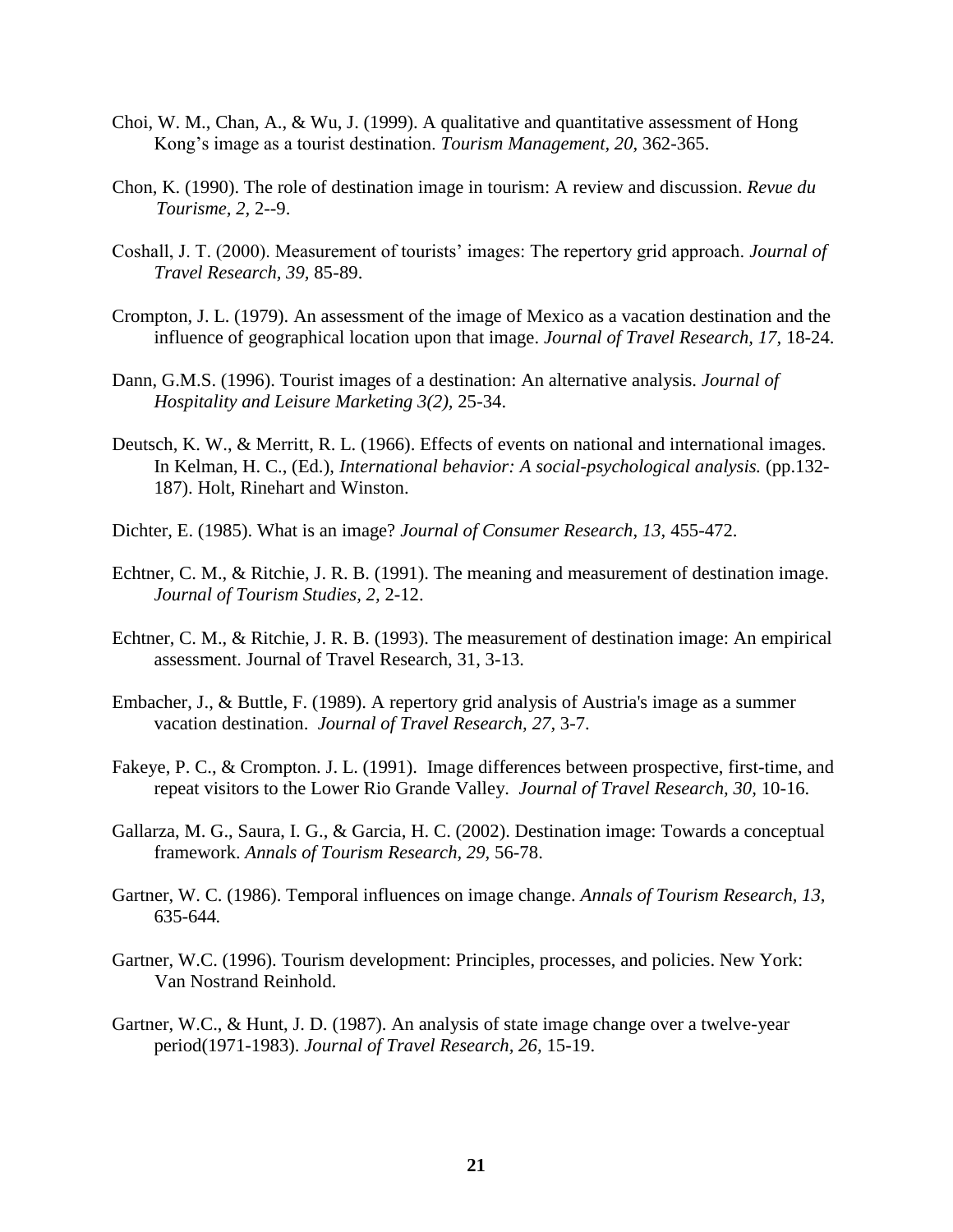- Gartner, W.C., & Shen, J. (1992). The Impact of Tiananmen Square on China's Tourism Image. *Journal of Travel Research, 30,* 47-52.
- Getz, D. (1997). *Event management & Event tourism.* New York: Cognizant Communication Corp.
- Getz, D. (1999). The impacts of mega events on tourism: Strategies for destinations. In Andersson, T. D., C. Persson, B. Sahlberg, & L. Strom, (Ed.), *The Impact of Mega Events.*  (pp.5-32). Ostersund, Sweden: European Tourism Research Institute.
- Hall, C. M. (1992). *Hallmark tourist events: Impacts, management and planning.* London: Belhaven Press.
- Hunt, J. D. (1975). Image as a factor in tourism development. *Journal of travel research, 13,*1-7.
- Kotler, P., Haider, D. H. & Rein, I. (1993). *Marketing places: Attracting investment , industry and tourism to cities, states and nations.* New York: Free Press.
- Kozak, M.(2002). Measuring comparative destination performance: A study in Spain and Turkey. *Journal of Travel and Tourism Marketing, 13(3):* 83-110.
- Li, X. (2001). *Lvyou mudidi xingxiang tuiguang: yi Nanjing weili* [Destination image promotion: A theoretical and empirical perspective – With a case study of Nanjing]. Unpublished MS thesis, Nanjing Normal University.
- Li, X., & Vogelsong, H. (2003). A model of destination image promotion: With a case study of Nanjing, P. R. China. *Proceedings of the 2002 Northeastern Recreation Research Symposium*. Lake George, NY. USDA Forest Service.
- MacKay, K. J., & Fesenmaier, D.R. (1997). Pictorial element of destination in image formation. *Annals of Tourism Research, 24,* 537-565.
- Milman, A., & Pizam, A. (1995). The role of awareness and familiarity with a destination: The central Florida case. *Journal of Travel research, 33,* 21-27.
- Mishler, A.L. (1965). Personal contact in international exchange. In Kelman. H. C., (Ed.), *International behavior: A social-psychological analysis.* New York: Holt, Rinehart & Winston.
- Morgan, N., & Pritchard, A. (1998). *Tourism promotion and power: Creating images, creating identities.* Chi Chester: John Wiley & Sons Ltd.
- Mossberg L. L. (1997). The event market. *Annals of Tourism Research. 24.* 748-751.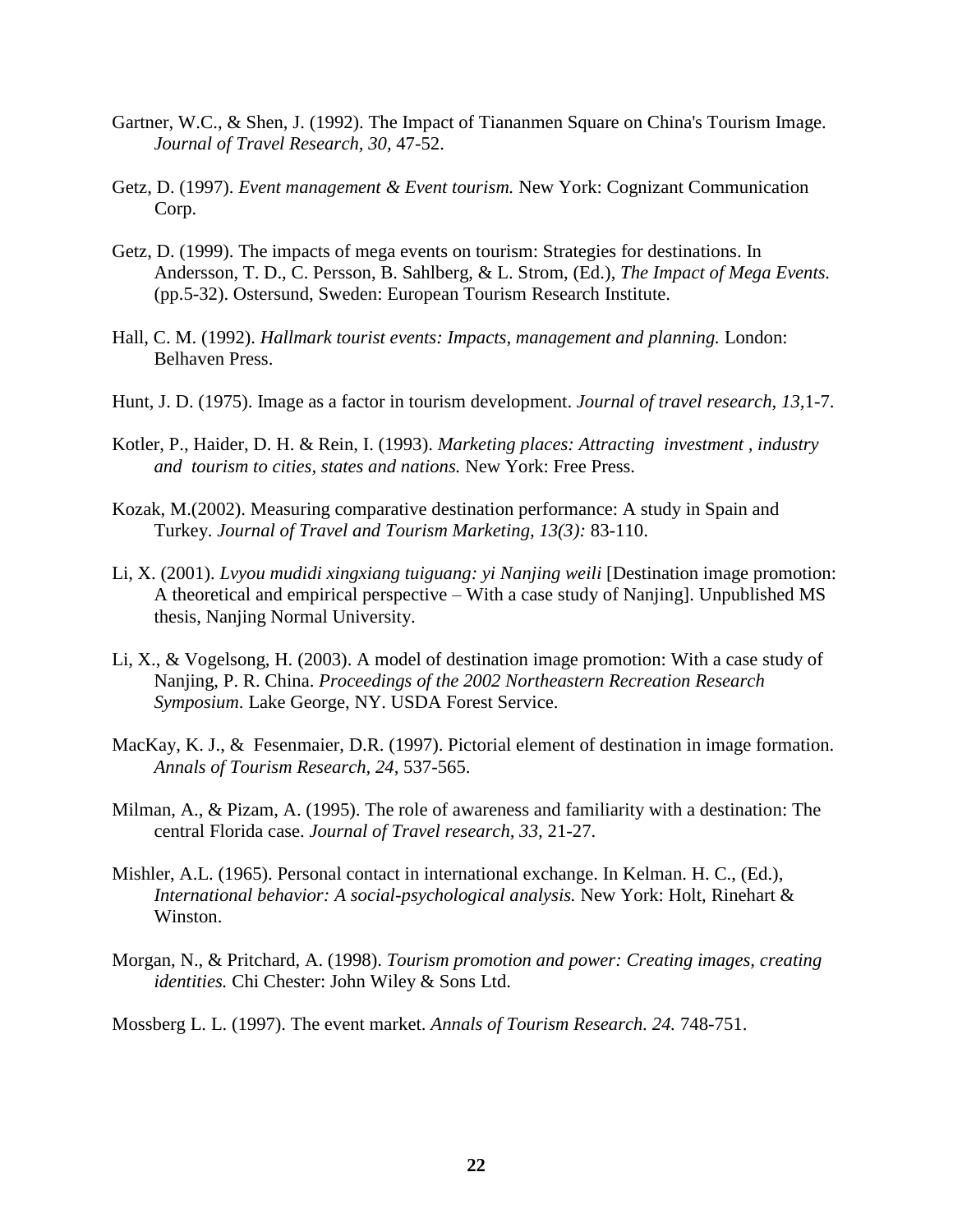- Mossberg L. L. (1999). Mega Events as Image Creators: Techniques to Evaluate Changes. In Andersson, T. D., C. Persson, B. Sahlberg, & L. Strom, (Ed.), *The Impact of Mega Events.*  (pp. 57-67). Ostersund, Sweden: European Tourism Research Institute.
- Pearce, P. L. (1982). Perceived changes in holiday destinations**,** *Annals of Tourism Research, 9,*  145-164.
- Pike. S. (2002). Destination image analysis––A review of 142 papers from 1973 to 2000. *Tourism Management, 23,* 541-549.
- Ritchie, J. R. B. (1984). Assessing the impact of hallmark events: Conceptual and research issues. *Journal of Travel Research, 23.* 2-11.
- Ritchie, J. R. B., & Smith, B. H. (1991). The impact of a mega-event on host region awareness: A longitudinal study. *Journal of Travel Research,30,* 3-10.
- Selby, M., & Morgan, N. J. (1996). Reconstruing place image: A case study of its role in destination market research. *Tourism Management*, 17*,* 287-294.
- Suh, J. (1996). Impact of a special event on the image of a host region. Unpublished MS thesis. University of Utah.
- Smith, D. D. (1973). Mass communications and international image change. *The Journal of Conflict Resolution, 17,* 115-129.
- Telisman-Kosuta, N. (1989). Tourism destination image. In Witt, S.F., & L. Moutinho, (Ed.), Tourism marketing and management handbook. (pp. 557-561). Cambridge: Prentice Hall.
- Tyagi, A. K. (1989). *A study of tourist culture in India: Insight and implications.* Unpublished doctoral dissertation, Syracuse University.
- Walmsley, D.J., & Young, M. (1998). Evaluative images and tourism: The use of personal constructs to describe the structure of destination images. *Journal of Travel Research, 36,* 65-69.
- Young, C.& Kaczmarek, S. (1999). Changing the perception of the post-socialist city: Place promotion and imagery in Lodz, Poland. *The Geographical Journal, 165.* 183-191.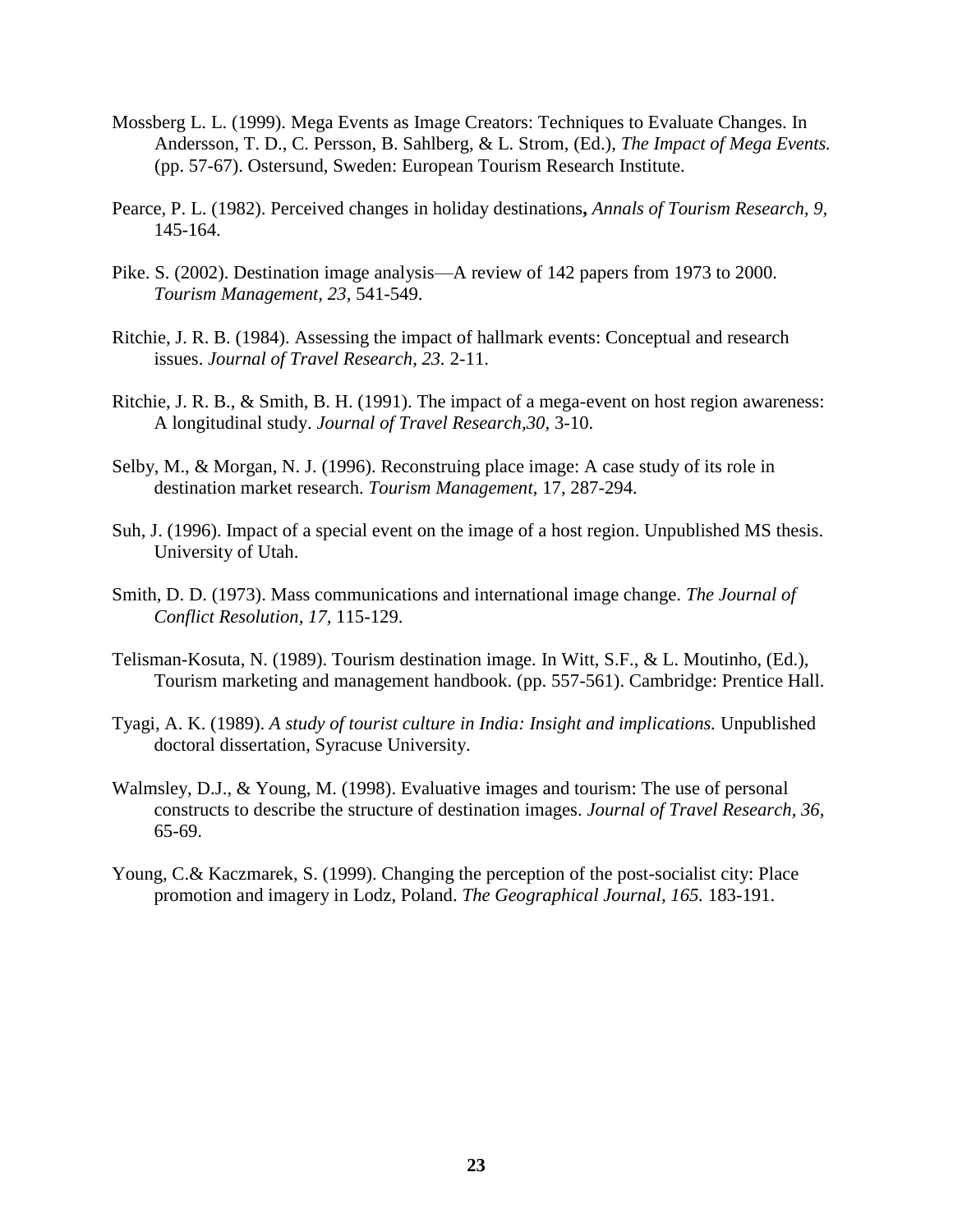|  | Table 1. Demographic Profile |  |
|--|------------------------------|--|
|--|------------------------------|--|

| Race                                | Percentage $(\%)$  | Gender                 | Percentage (%)     |
|-------------------------------------|--------------------|------------------------|--------------------|
| White                               | 82.5               | Male                   | 31.2               |
| <b>Black or African American</b>    | 6.3                | Female                 | 68.8               |
| <b>Mixed Race</b>                   | 5.6                |                        |                    |
| Hispanic or Latino                  | 1.6                | Household Income       | Percentage $(\% )$ |
| Native Hawaiian or Pacific Islander | 1.6                | Less than $$10,000$    | 1.7                |
| American Indian or Alaskan native   | 0.8                | \$10,000-19,999        | 9.3                |
| Asian                               | 0.8                | \$20,000-29,999        | 11.9               |
| Other                               | 0.8                | \$30,000-39,999        | 14.4               |
|                                     |                    | \$40,000-49,999        | 12.7               |
| Education                           | Percentage $(\% )$ | \$50,000-74,999        | 24.6               |
| 11th grade or less                  | 3.9                | \$75,000-99,999        | 16.1               |
| High school graduate                | 12.5               | \$100,000 and above    | 9.3                |
| Some college                        | 36.7               |                        |                    |
| College graduate                    | 32.0               | <b>Travel Distance</b> | Percentage $(\% )$ |
| Post graduate work                  | 14.1               | $0 - 5$                | 35.0               |
| Post high school technical training | 0.8                | $6 - 10$               | 29.0               |
|                                     |                    | $10-15$                | 10.4               |
| <b>Marital Status</b>               | Percentage (%)     | $16 - 20$              | 4.9                |
| Married                             | 75.6               | $21 - 25$              | 1.0                |
| Single                              | 13.8               | $26 - 50$              | 8.9                |
| Divorced                            | 8.1                | 51-300                 | 6.4                |
| Widow/er                            | 1.6                | >300                   | 4.4                |
| Partner                             | 0.8                |                        |                    |
|                                     |                    |                        |                    |
| Mean Age                            | 42.29              | Mean travel distance   | 57.26 miles        |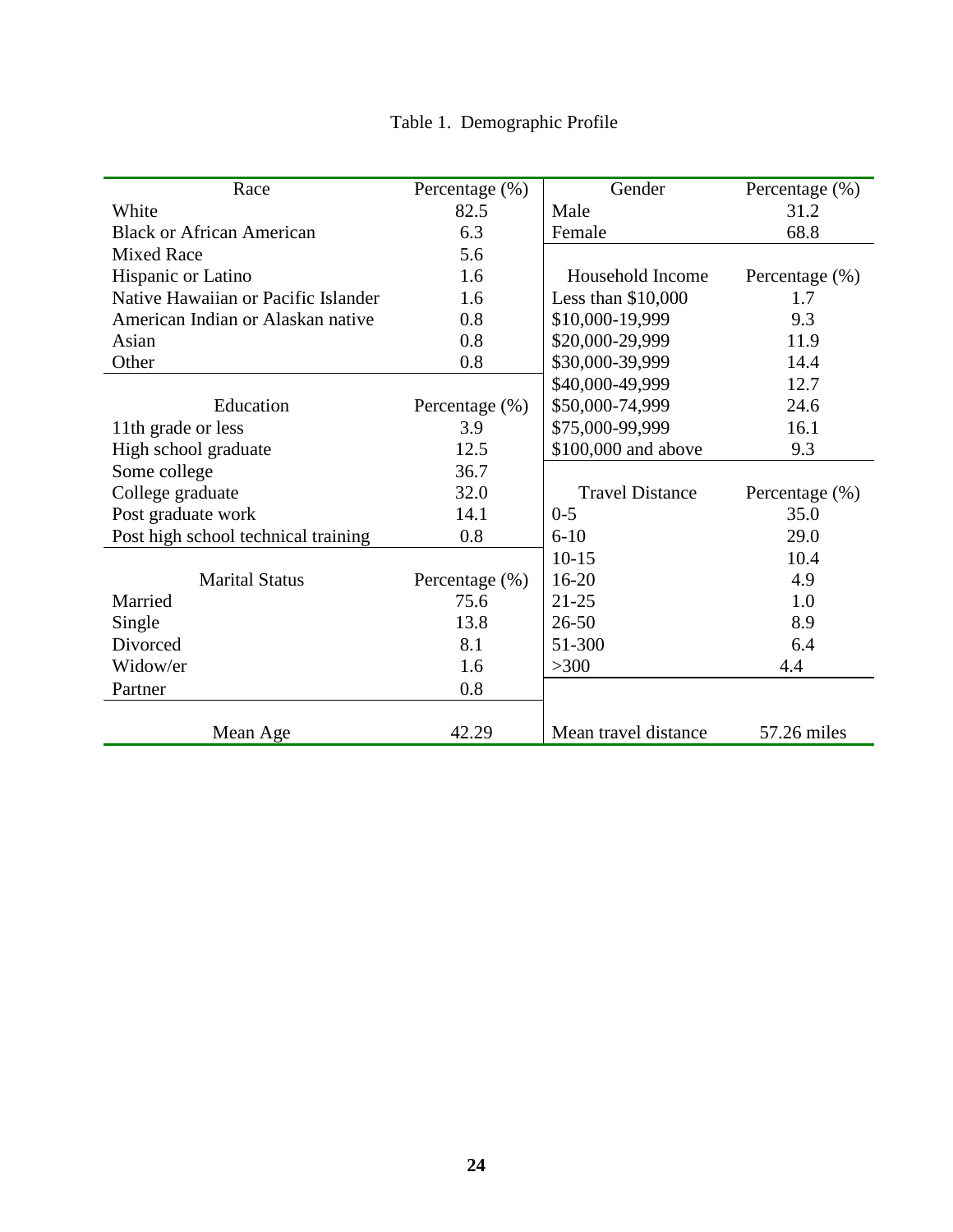|                                               | $\mathbf N$ | On-site |           | Mail-back |           |          |
|-----------------------------------------------|-------------|---------|-----------|-----------|-----------|----------|
| Image Items                                   |             | Mean    | Std. Dev. | Mean      | Std. Dev. | t        |
| Folk culture, customs and arts                | 98          | 3.20    | 1.045     | 2.88      | 1.087     | $3.042*$ |
| Various recreation activities                 | 104         | 3.47    | 1.070     | 3.14      | 1.009     | 2.892*   |
| Opportunity to increase knowledge             | 103         | 3.53    | 1.008     | 3.24      | 1.024     | $2.667*$ |
| Good nightlife and entertainment              | 80          | 3.16    | 1.195     | 2.78      | 1.292     | 2.594*   |
| Relaxing atmosphere                           | 110         | 4.05    | .913      | 3.77      | .992      | 2.490*   |
| Impressive architecture/building              | 98          | 3.03    | 1.188     | 2.76      | 1.176     | 2.417*   |
| High quality of service                       | 105         | 3.70    | .952      | 3.47      | 1.066     | 2.359*   |
| Exciting festivals and events                 | 107         | 3.47    | 1.093     | 3.25      | 1.082     | 2.182*   |
| Appealing food and drink                      | 107         | 3.93    | .984      | 3.76      | 1.063     | 1.858    |
| Suitable accommodation/restaurants            | 103         | 4.00    | .897      | 3.79      | .956      | 1.829    |
| Pleasant climate                              | 106         | 3.60    | 1.232     | 3.40      | 1.075     | 1.803    |
| Interesting cultural / historical attractions | 97          | 3.34    | 1.089     | 3.16      | 1.038     | 1.782    |
| Ample tourist information                     | 98          | 3.50    | 1.018     | 3.32      | 1.109     | 1.604    |
| Hospitality/friendliness                      | 113         | 4.27    | .907      | 4.11      | .994      | 1.589    |
| Convenient transportation                     | 86          | 2.98    | 1.319     | 2.77      | 1.253     | 1.522    |
| Inexpensive travel cost                       | 86          | 3.80    | .956      | 3.66      | 1.080     | 1.315    |
| Satisfactory quality of the support sources   | 104         | 3.82    | .943      | 3.68      | .938      | 1.304    |
| Waterfront and water sports                   | 95          | 3.64    | 1.175     | 3.46      | 1.253     | 1.282    |
| Well-known destination/attraction             | 101         | 3.05    | 1.236     | 2.93      | 1.168     | .954     |
| Cleanliness                                   | 110         | 3.86    | .962      | 3.79      | .959      | .723     |
| Safety and security                           | 110         | 4.18    | .815      | 4.12      | .832      | .657     |
| Natural attractions and scenic beauty         | 104         | 3.69    | 1.071     | 3.64      | 1.014     | .435     |
| Shopping variety                              | 100         | 3.57    | 1.037     | 3.53      | 1.123     | .355     |

Table 2. Comparison of Image Attributes Between On-Site and Mail-Back Ratings

*\*Significant at .05*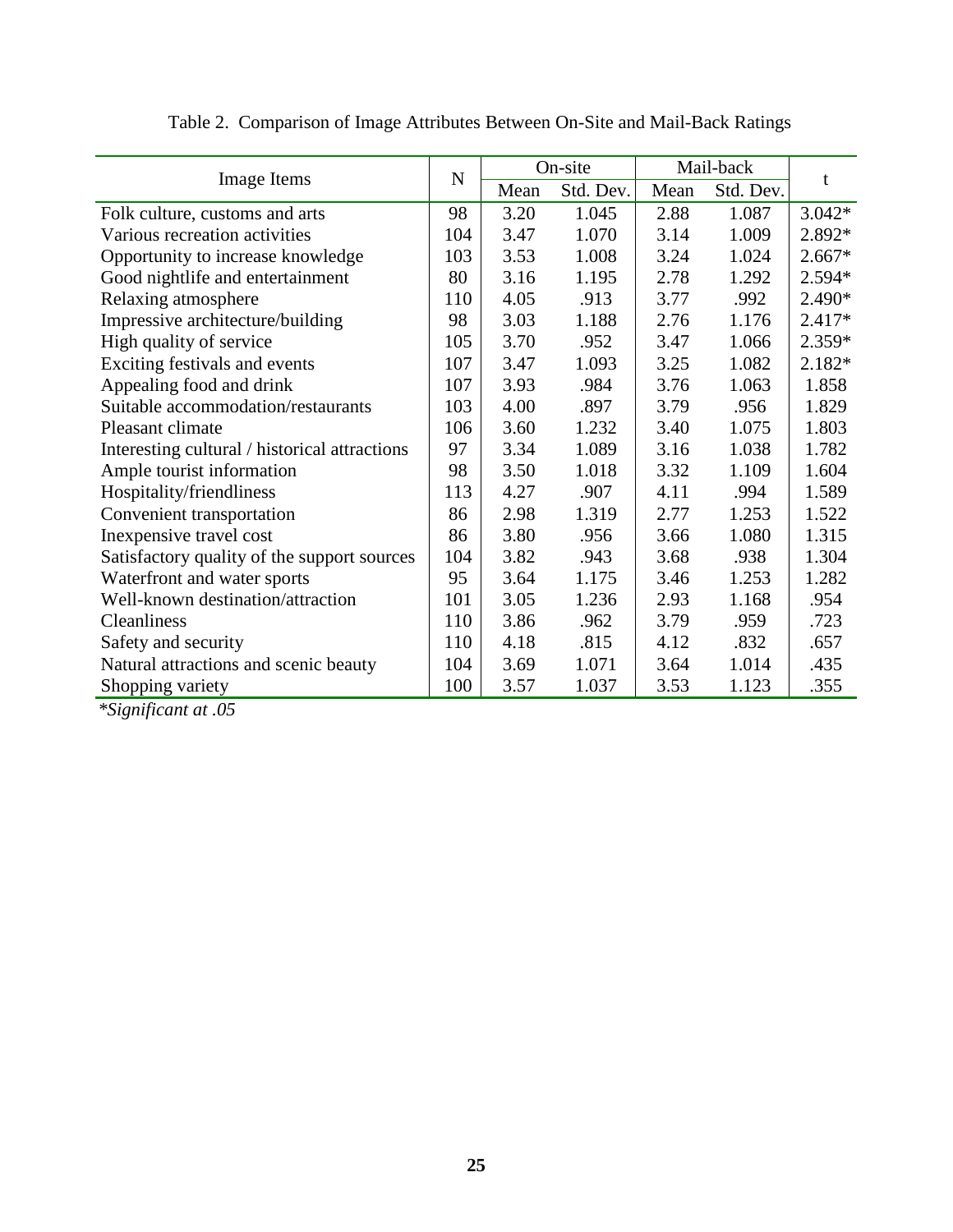| <b>Image Change</b> | Total (N) | Total $(\%)$ |
|---------------------|-----------|--------------|
| Much Better         | 36        | 28.3         |
| <b>Better</b>       | 63        | 49.6         |
| No Change           | 27        | 21.3         |
| Worse               |           | 0.8          |
| Much Worse          |           |              |

Table 3. Reported Image Change by Mail-back Respondents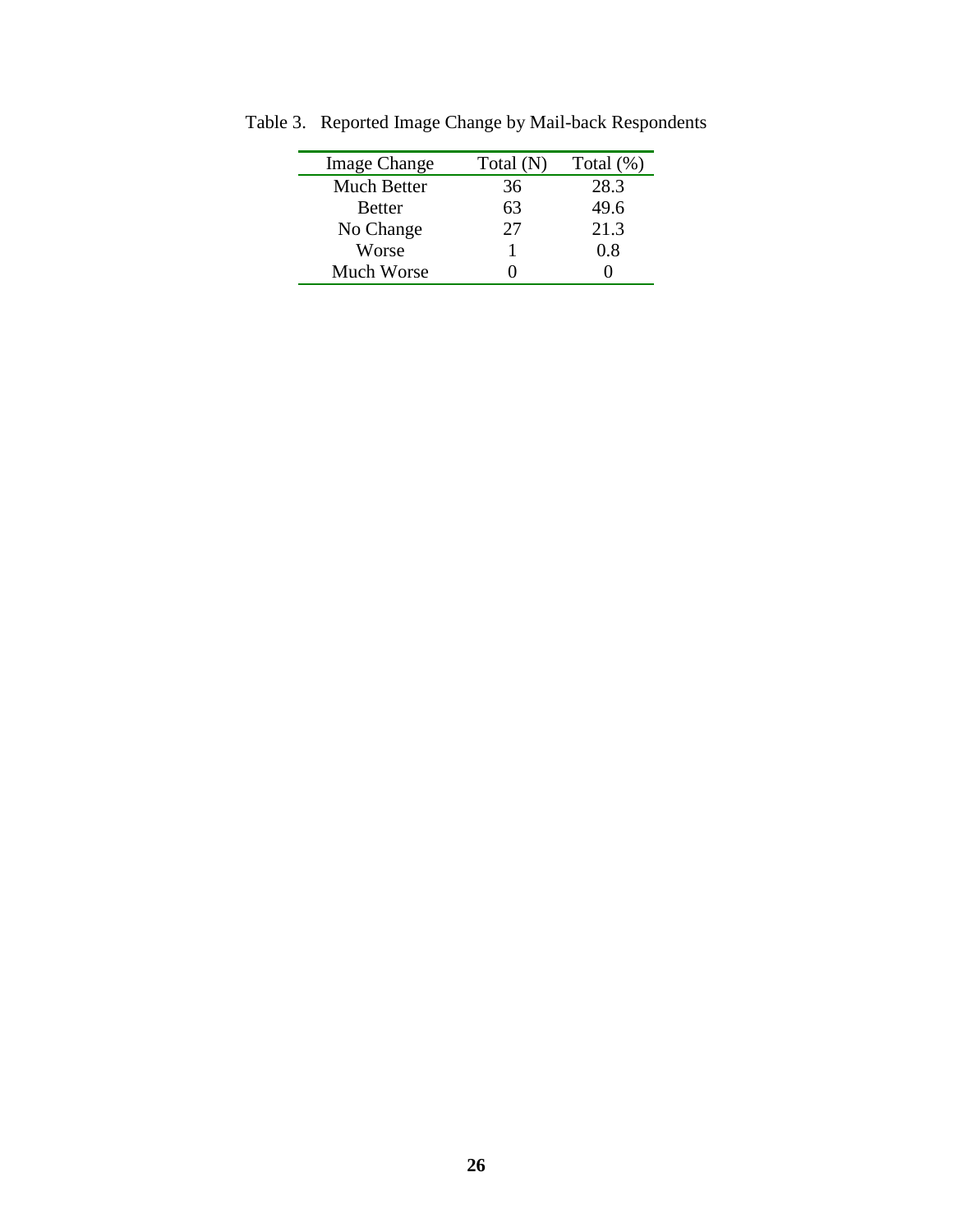| <b>Image Attributes</b>            | Percentage | <b>Image Attributes</b>           | Percentage |
|------------------------------------|------------|-----------------------------------|------------|
| Hospitality/friendliness of locals | 46.5%      | Exciting festivals and events     | 43.6%      |
| <b>Cleanliness</b>                 | 37.6%      | Relaxing atmosphere               | 26.7%      |
| Natural attractions and scenic     | 22.8%      | Waterfront and water sports       | 21.8%      |
| beauty                             |            |                                   |            |
| Safety and security                | 12.9%      | Appealing food and drink          | 9.9%       |
| Various recreation activities      | 9.9%       | Opportunity to increase knowledge | 8.9%       |
| Pleasant climate                   | 7.9%       | Interesting cultural/historical   | 6.9%       |
|                                    |            | attractions                       |            |
| In expensive travel cost           | $6.9\%$    | High quality of service           | 5.9%       |
| Impressive architecture/building   | 5.9%       | Suitable accommodation/           | 5.0%       |
|                                    |            | restaurants                       |            |
| Ample tourist information          | 5.0%       | Good nightlife and entertainment  | 4.0%       |
| Satisfactory quality of the        | 3.0%       | Shopping variety                  | 3.0%       |
| support sources (e.g. roads,       |            | Well-known destination/attraction | 2.0%       |
| water, medicare, etc.)             |            |                                   |            |
| Folk culture, customs and arts     | 2.0%       | Convenient transportation         | $0\%$      |

# Table 4. Ranked Image Attributes Contributing to the Image Change